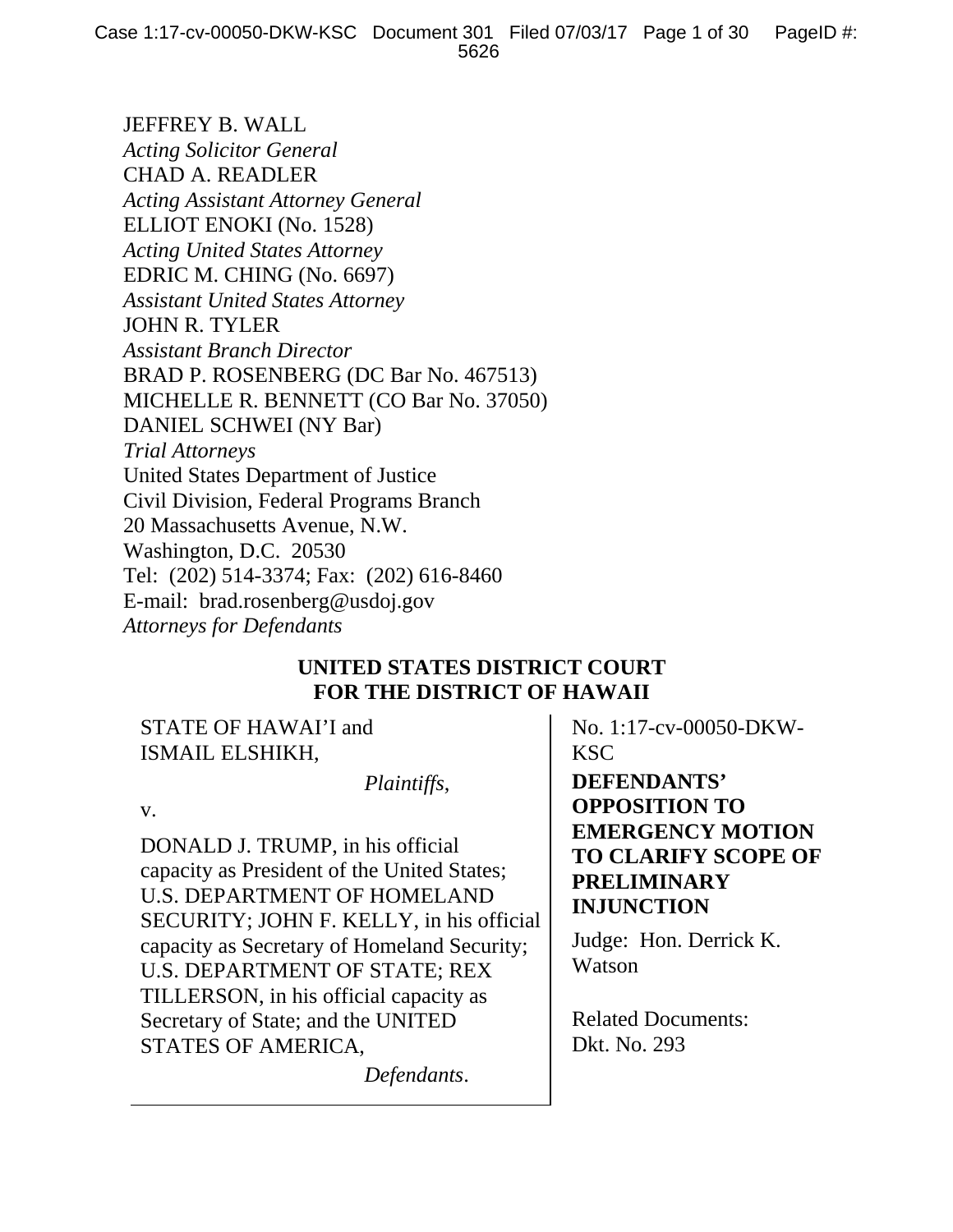# **TABLE OF CONTENTS**

| 1.  | The Court's Preliminary Injunction and the Supreme                                                                                                                       |
|-----|--------------------------------------------------------------------------------------------------------------------------------------------------------------------------|
| 2.  | Implementation of EO-2 Following the Supreme Court's Stay 5                                                                                                              |
|     |                                                                                                                                                                          |
| L.  | The Government's Definition of Close Family Member<br>is Consistent with the INA and the Supreme Court's                                                                 |
| II. | A Sponsorship Assurance for a Refugee Seeking Admission<br>is Insufficient in and of Itself to Establish a Qualifying                                                    |
|     | A. Assurances Provided by Refugee Resettlement Agencies<br>Do Not Constitute a Qualifying Bona Fide Relationship<br>Between a Refugee and a U.S.-Based Organization.  14 |
|     | B. Amici IRAP's Claim That Representational Activity<br>Creates a Bona Fide Relationship Between an Organization                                                         |
| Ш.  | The Government Is Properly Implementing the Supreme                                                                                                                      |
|     |                                                                                                                                                                          |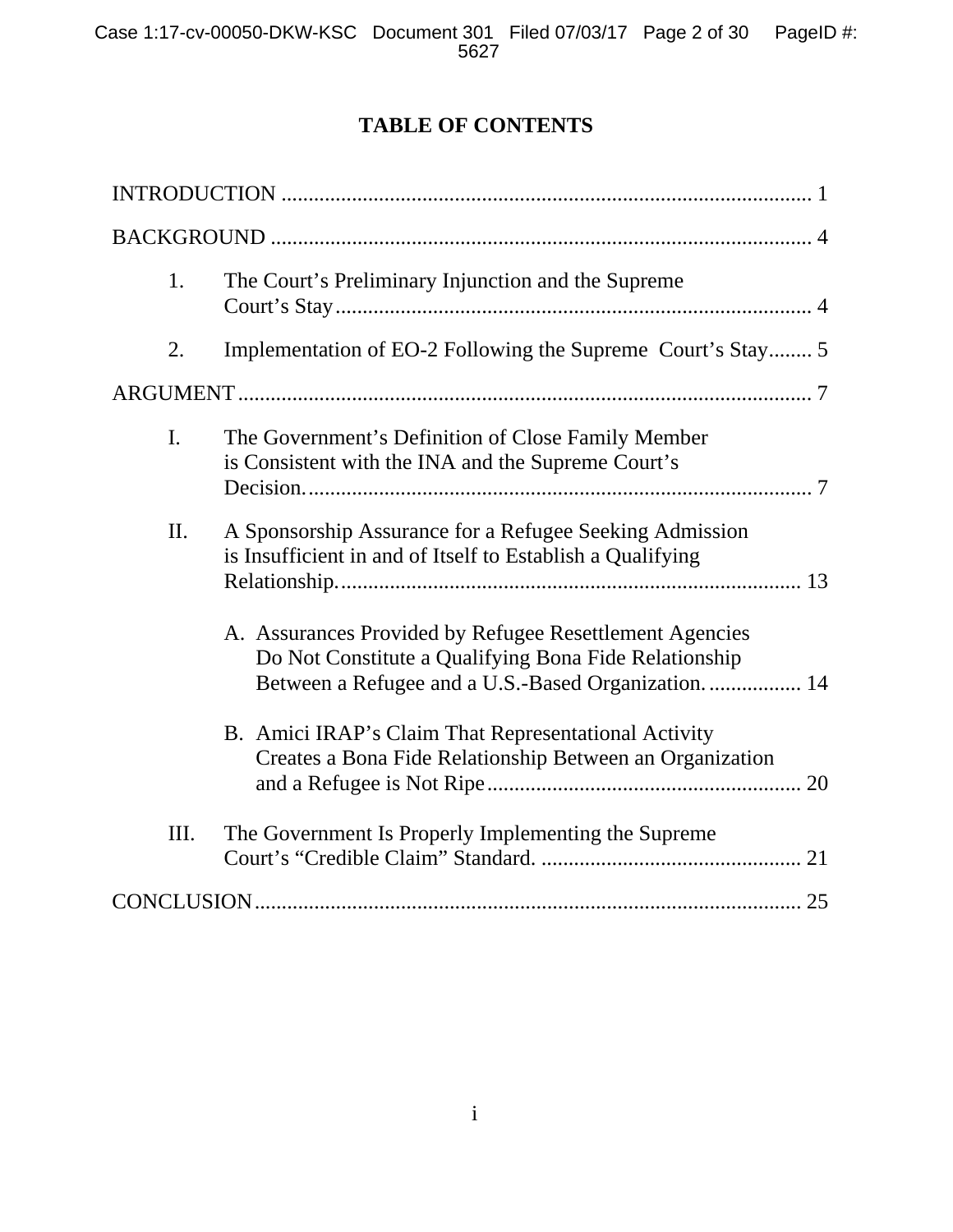# **TABLE OF AUTHORITIES**

# **CASES**

| Corley v. United States,                                                                   |
|--------------------------------------------------------------------------------------------|
| Hawaii v. Trump,<br>--- F.3d ---, No. 17-15589, 2017 WL 2529640 (9th Cir. June 12, 2017)4  |
| Hedges v. Dixon Cty.,                                                                      |
| In re Shoreline Concrete Co.,                                                              |
| INS v. Hector,                                                                             |
| Moore v. City of East Cleveland,                                                           |
| Moreno-Morante v. Gonzales,                                                                |
| Scialabba v. Cuellar de Osorio,                                                            |
| Trump v. International Refugee Assistance Project,                                         |
| United States v. Felipe,<br>No. 94 Cr. 395 (JSM), 1997 WL 278111 (S.D.N.Y. May 22, 1997)11 |
| <b>STATUTES</b>                                                                            |
|                                                                                            |
| 8 U.S.C. $\frac{101(a)(15)(K) \dots (100a)(15)(K)}{100(15)(K) \dots (100a)(K)}$            |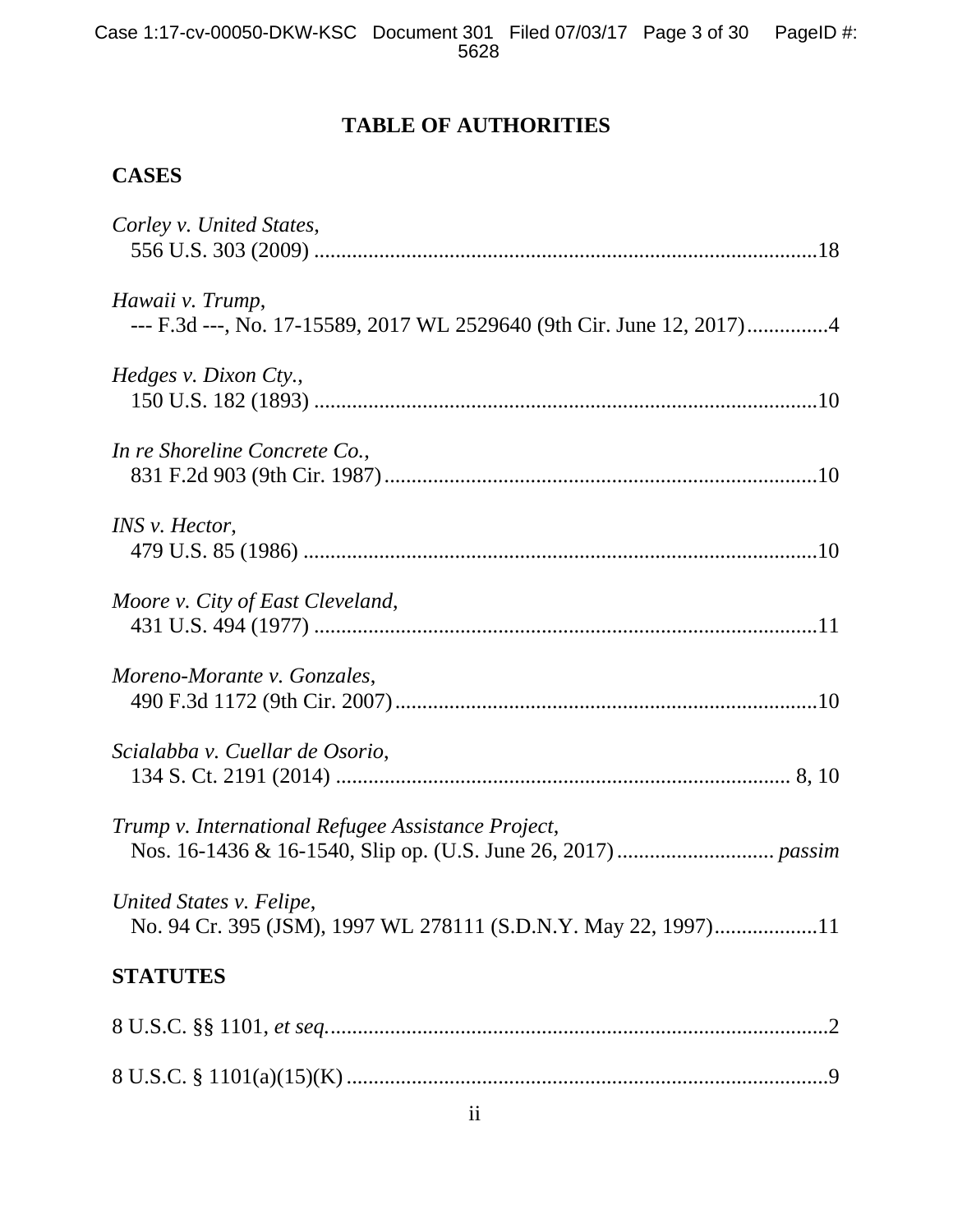| National Defense Authorization Act for Fiscal Year 2008 |  |  |
|---------------------------------------------------------|--|--|
| <b>REGULATIONS</b>                                      |  |  |
|                                                         |  |  |
|                                                         |  |  |
| .24                                                     |  |  |
|                                                         |  |  |
| <b>OTHER AUTHORITIES</b>                                |  |  |
|                                                         |  |  |
|                                                         |  |  |
|                                                         |  |  |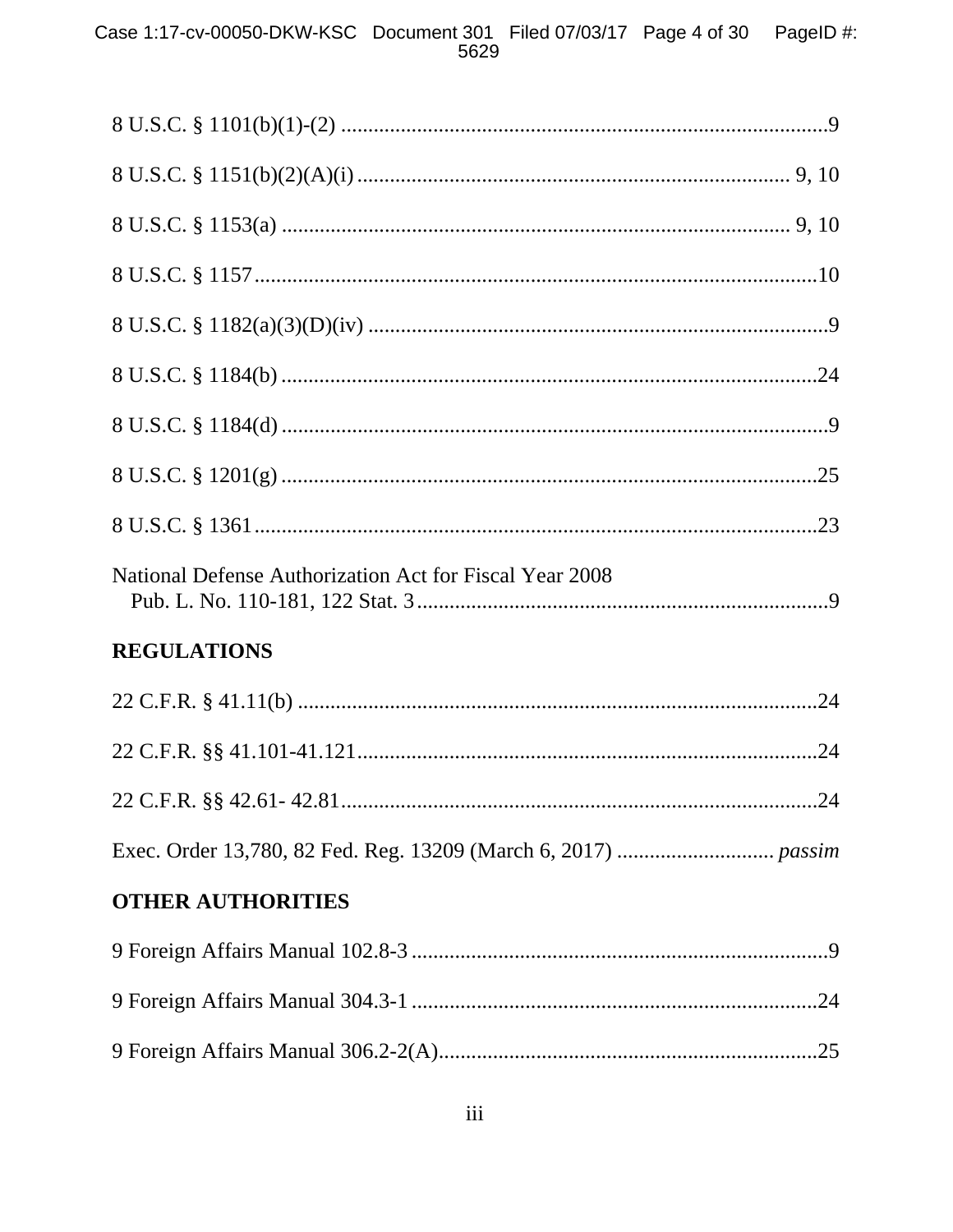#### **INTRODUCTION**

 The Supreme Court granted certiorari in this case and, in so doing, partially lifted this Court's preliminary injunction regarding Sections 2(c), 6(a), and 6(b) of Executive Order 13,780. *See Trump v. Int'l Refugee Assistance Project*, Nos. 16- 1436 and 16-1540 (U.S. June 26, 2017) (per curiam) ("Slip Op."); Executive Order 13,780, 82 Fed. Reg. 13,209 (Mar. 6, 2017) ("EO-2"). The Supreme Court's opinion allows those provisions of the Executive Order to take effect, save for individuals who "have a credible claim of a bona fide relationship with a person or entity in the United States." Slip Op. at 12. "For individuals, a close family relationship is required." *Id.* For entities, "the relationship must be formal, documented, and formed in the ordinary course, rather than for the purpose of evading EO-2." *Id.*

 Sections 2(c), 6(a), and 6(b) became effective, to the extent covered by the Supreme Court's stay, on June 29, 2017. However, because the Supreme Court's stay did not precisely track the relief sought by the parties, the Government's implementation of that relief required it to study the ruling and governing law, coordinate among multiple Government agencies, and issue detailed guidance on implementation of the Supreme Court's stay, all within 72 hours. Most of the guidance was finalized the afternoon of June 29, 2017, absent a few subsequent modifications as issues were identified or further analyzed.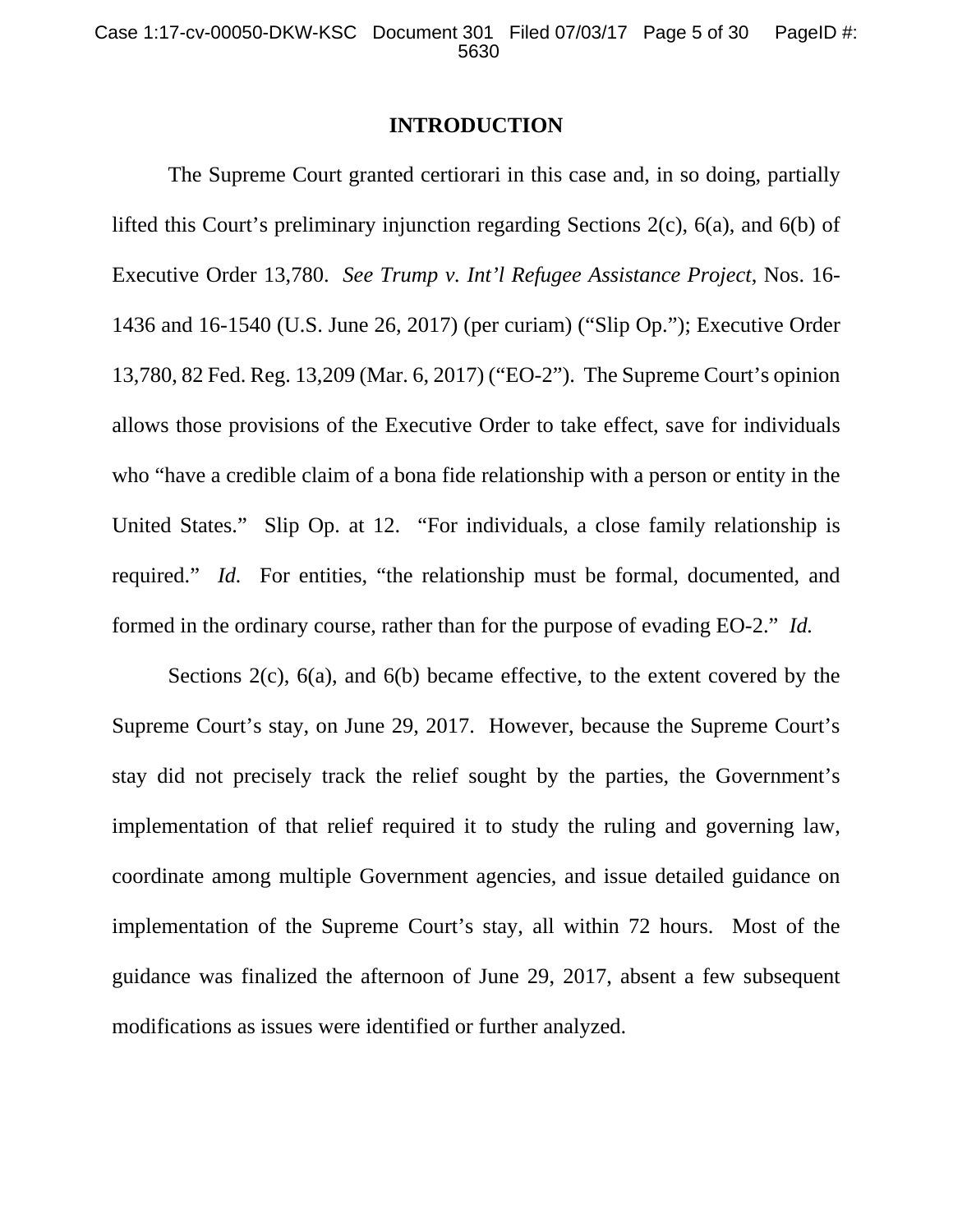#### Case 1:17-cv-00050-DKW-KSC Document 301 Filed 07/03/17 Page 6 of 30 PageID #: 5631

 Despite these efforts, Plaintiffs challenge the Government's compliance with the Supreme Court's decision on three grounds, none of which has merit. Plaintiffs first contend the Government is too narrowly construing the phrase "close familial relationship." *See* Mem. in Support of Emergency Mot. to Clarify Scope of Prelim. Inj. ("Pls.' Mem.") at 7-11, ECF No. 293-1. The scope of the Government's definition, however, hews closely to the categorical determinations articulated by Congress in the Immigration and Nationality Act ("INA"), 8 U.S.C. §§ 1101, *et seq.*, which frames the backdrop for federal immigration policy, including the Executive Order. The Supreme Court's decision construing the Executive Order must also be read as having that touchstone in mind, not the broader, free-hand rules now constructed by Plaintiffs. (To the extent Plaintiffs have challenged the initial exclusion of fiancés from the definition of "close familial relationship," the Government has clarified in subsequent guidance that fiancés are included.)

 Second, Plaintiffs argue that a sponsorship assurance from a refugee resettlement agency is, by itself, sufficient to create a qualifying "bona fide relationship" for a refugee with a U.S.-based entity. *See* Pls.' Mem. at 11-13. Plaintiffs' reading of the Supreme Court's decision, however, misconstrues the fundamental structure of the U.S. Refugee Assistance Program ("Refugee Program"). Under the Refugee Program, a refugee's relationship with a resettlement agency is created by direction of the Government through a cooperative agreement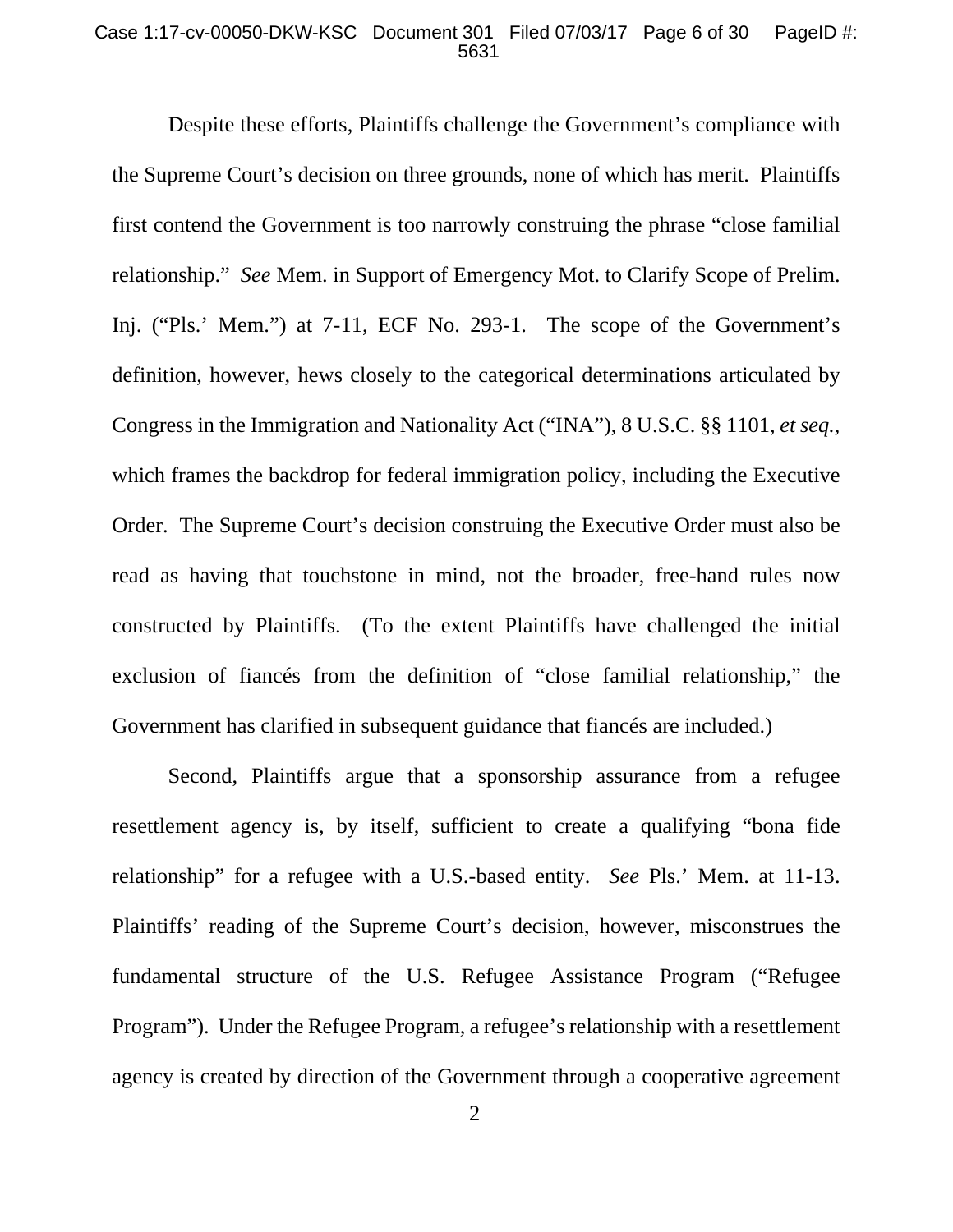#### Case 1:17-cv-00050-DKW-KSC Document 301 Filed 07/03/17 Page 7 of 30 PageID #: 5632

entered into between the Government and the agency. In other words, a refugee's relationship with the agency flows from the Government, not from an independent relationship between the refugee and the resettlement agency. Allowing this Government-structured, universal refugee relationship to count as the sort of relationship the Supreme Court had in mind would render the Court's stay governing the refugee provisions largely meaningless, creating the proverbial exception that swallows the Court's articulated rule. Amici International Refugee Assistance Project and HIAS make a related argument that the Government cannot apply Sections 6(a) and 6(b) to refugees who are clients of U.S.-based entities that provide assistance to refugees abroad, but this issue is not even ripe.

 Third, and finally, Plaintiffs attempt to create a dispute where there is none. Plaintiffs claim that the Government is failing to implement the Supreme Court's standard that a foreign national must have a "credible claim" of a bona fide relationship with a U.S.-based person or entity. But the Government's guidance explicitly references and incorporates this very standard. This claim thus provides no basis for relief.

 Accordingly, this Court should deny Plaintiffs' motion. Should the Court grant any relief to Plaintiffs, however, the Government respectfully requests that the Court stay that relief pending the filing by the Government and disposition of an immediate request to the Supreme Court for clarification of its ruling.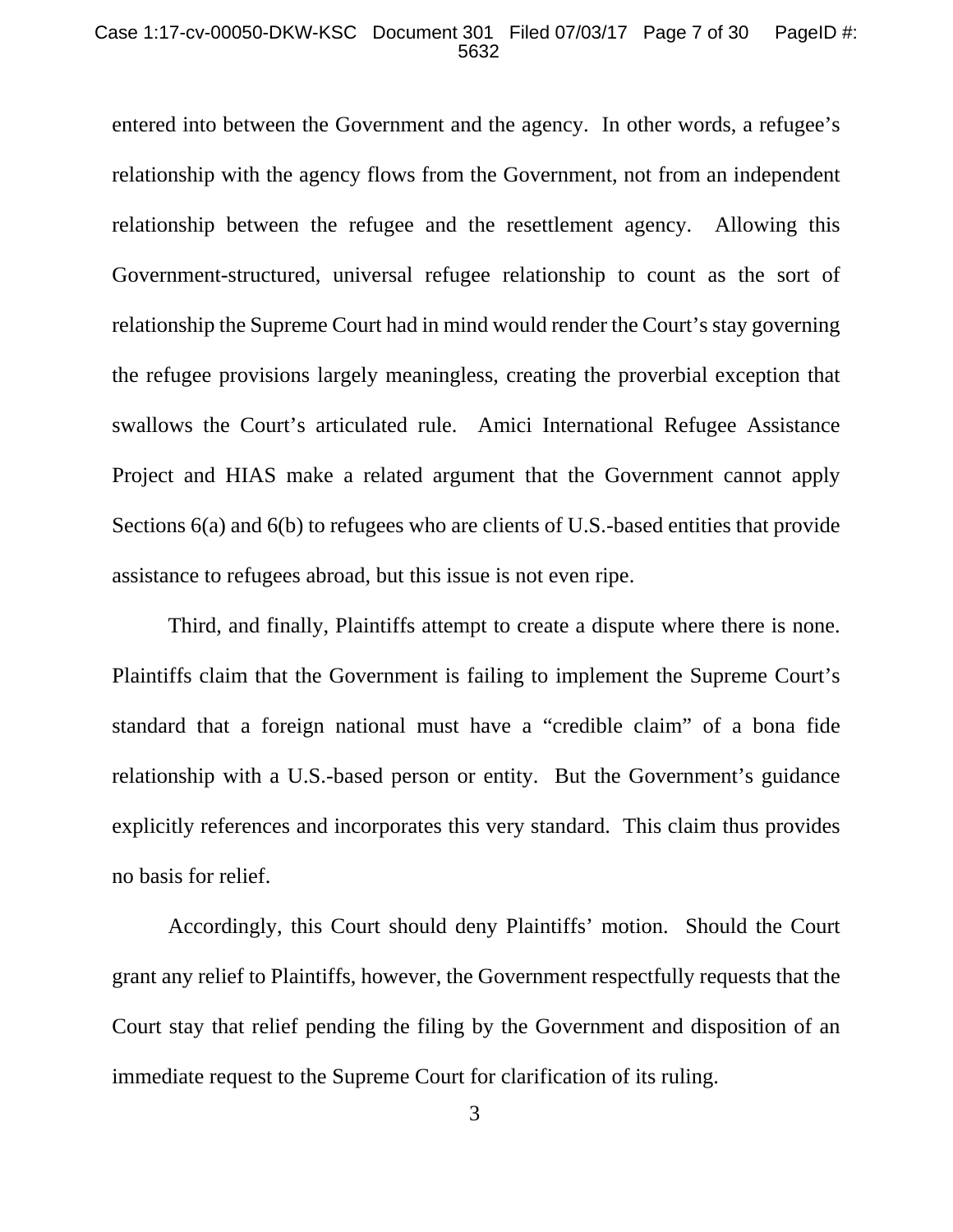### **BACKGROUND**

### **1. The Court's Preliminary Injunction and the Supreme Court's Stay**

 The Court issued a preliminary injunction on March 29, 2017, ECF No. 270, which was affirmed in part and vacated in part by the Ninth Circuit. *See Hawaii v. Trump*, --- F.3d ---, 2017 WL 2529640 (9th Cir. June 12, 2017) (per curiam). After the mandate was issued, this Court amended its preliminary injunction to comply with the Ninth Circuit's decision. *See* ECF No. 291.

 On June 26, 2017, the Supreme Court granted certiorari in this case and *Trump v. International Refugee Assistance Project* ("*IRAP*"). In so doing, the Court granted a significant part of the Government's application to stay the preliminary injunctions entered in this case and in *IRAP*. *See* Slip Op. at 9-13. Regarding the suspension of entry provision in Section 2(c) of the Executive Order, the Supreme Court held that the injunction against that provision remains in effect only for "foreign nationals who have a credible claim of a bona fide relationship with a person or entity in the United States." *Id.* at 12. In defining a qualifying relationship for persons, the Court stated that "a close familial relationship is required." *Id.* As for entities, "the relationship must be formal, documented, and formed in the ordinary course, rather than for the purpose of evading EO-2." *Id.* The Court also made clear, however, that "*[a]ll other foreign nationals are subject to the provisions of EO-2*." *Id.*  (emphasis added).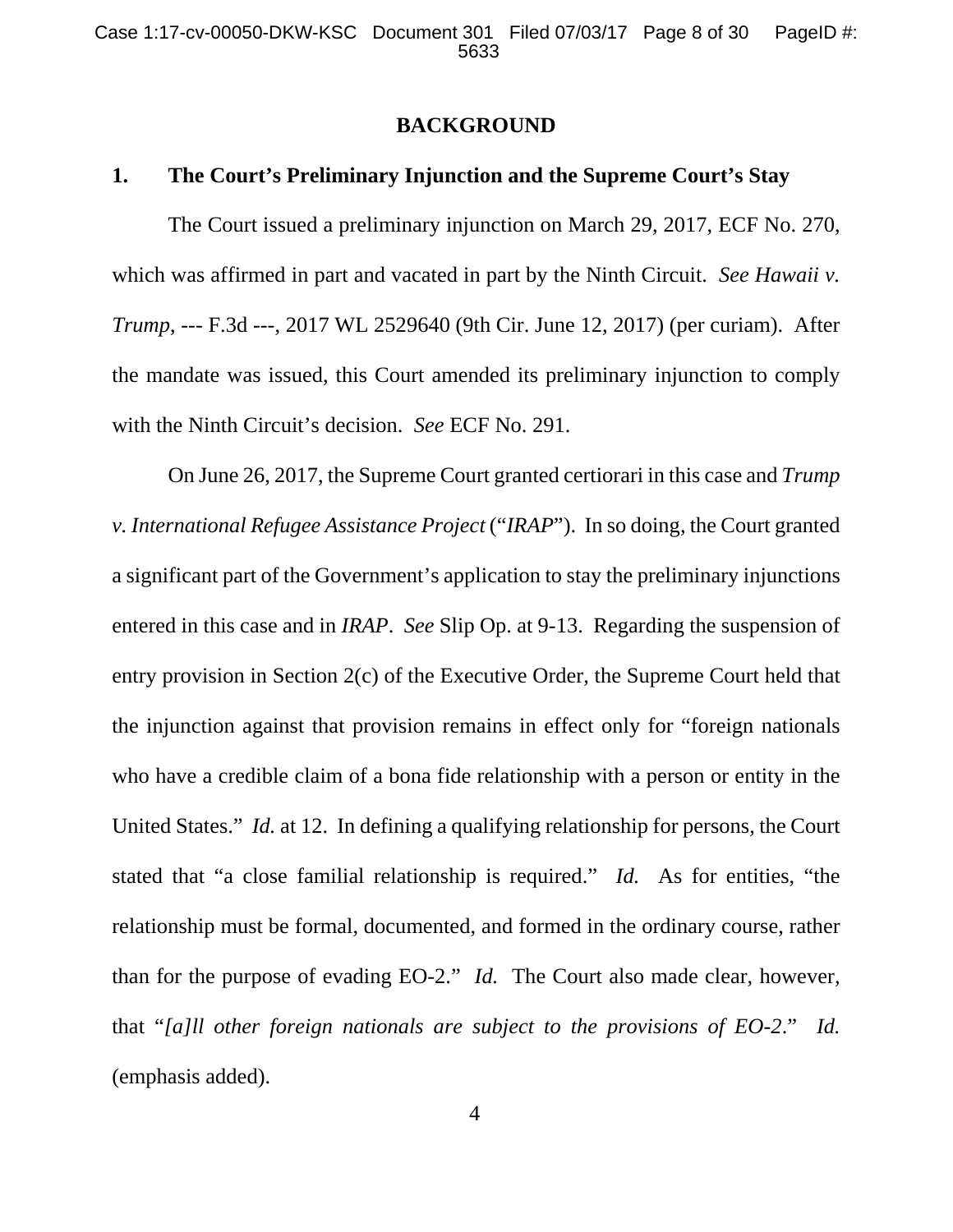#### Case 1:17-cv-00050-DKW-KSC Document 301 Filed 07/03/17 Page 9 of 30 PageID #: 5634

 The Court reached an analogous conclusion regarding Section 6(a) of the Executive Order, which suspends aspects of the Refugee Program for 120 days, and Section 6(b) of the Executive Order, which imposes a 50,000 person cap on refugee admissions for fiscal year 2017. *See id.* at 13. Applying the same "equitable balance" as it did for Section 2(c), the Court held that "[a]n American individual or entity that has a bona fide relationship with a particular person seeking to enter the country as a refugee can legitimately claim concrete hardship if that person is excluded. As to these individuals and entities, we do not disturb the injunction." *Id.* For refugees who lack such a connection, however, "the balance tips in favor of the Government's compelling need to provide for the Nation's security." *Id.* For "all [of those] other individuals, the provisions may take effect." *Id.*

### **2. Implementation of EO-2 Following the Supreme Court's Stay**

 As the Supreme Court noted, the President issued a memorandum to Executive Branch officials on June 14 clarifying that the effective date of the enjoined provisions of the Executive Order would "be the date on which the injunctions in these cases 'are lifted or stayed with respect to that provision.'" *Id.* at 7 (quoting Presidential Memorandum for the Secretary of State, the Attorney General, the Secretary of Homeland Security, and the Director of National Intelligence (June 14, 2017), 82 Fed. Reg. 16279 ("Presidential Mem.").That memorandum also directed the relevant agencies to begin implementing Sections 2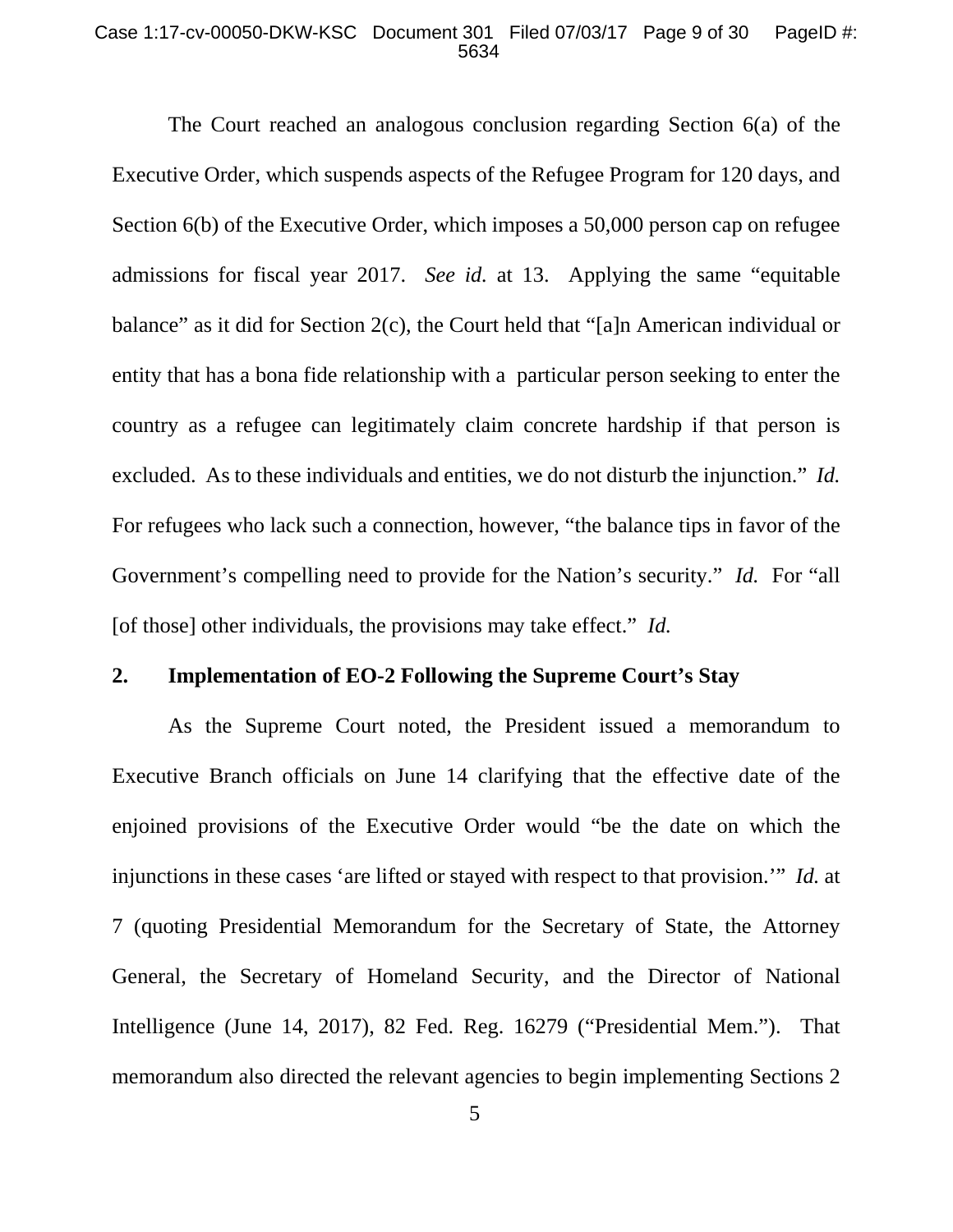and 6 of the Executive Order 72 hours after applicable injunctions are lifted or stayed with respect to those provisions. *See* Presidential Mem. Because the Supreme Court issued its stay on June 26, the Government began implementation on June 29, and specifically commenced enforcement of Sections 2(c), 6(a), and 6(b) at 8:00 p.m. Eastern that day.

 As noted, the relief granted by the Supreme Court, while substantial, was different in scope than the Government had requested. As a result, to prepare guidance for the relevant agencies and the public-at-large regarding the implementation of Sections  $2(c)$ ,  $6(a)$ , and  $6(b)$  to the extent permitted by the Supreme Court's stay, coordination was required among multiple Government agencies regarding numerous topics of legal and factual complexity. Accordingly, most of the guidance was not finalized until the afternoon of June 29, 2017 and, even after some of the guidance was released, revisions and changes were made as additional issues were identified or further analyzed.

 Between June 27 and June 29, Plaintiffs' counsel and counsel in *IRAP* sent a series of emails to Government counsel regarding the implementation of the Executive Order in light of the Supreme Court's stay. During this period, however, the Government was still developing its guidance to address the Supreme Court's stay order. The Government was not in the position to provide an immediate, substantive response in view of the unique features of the stay order. Nor would it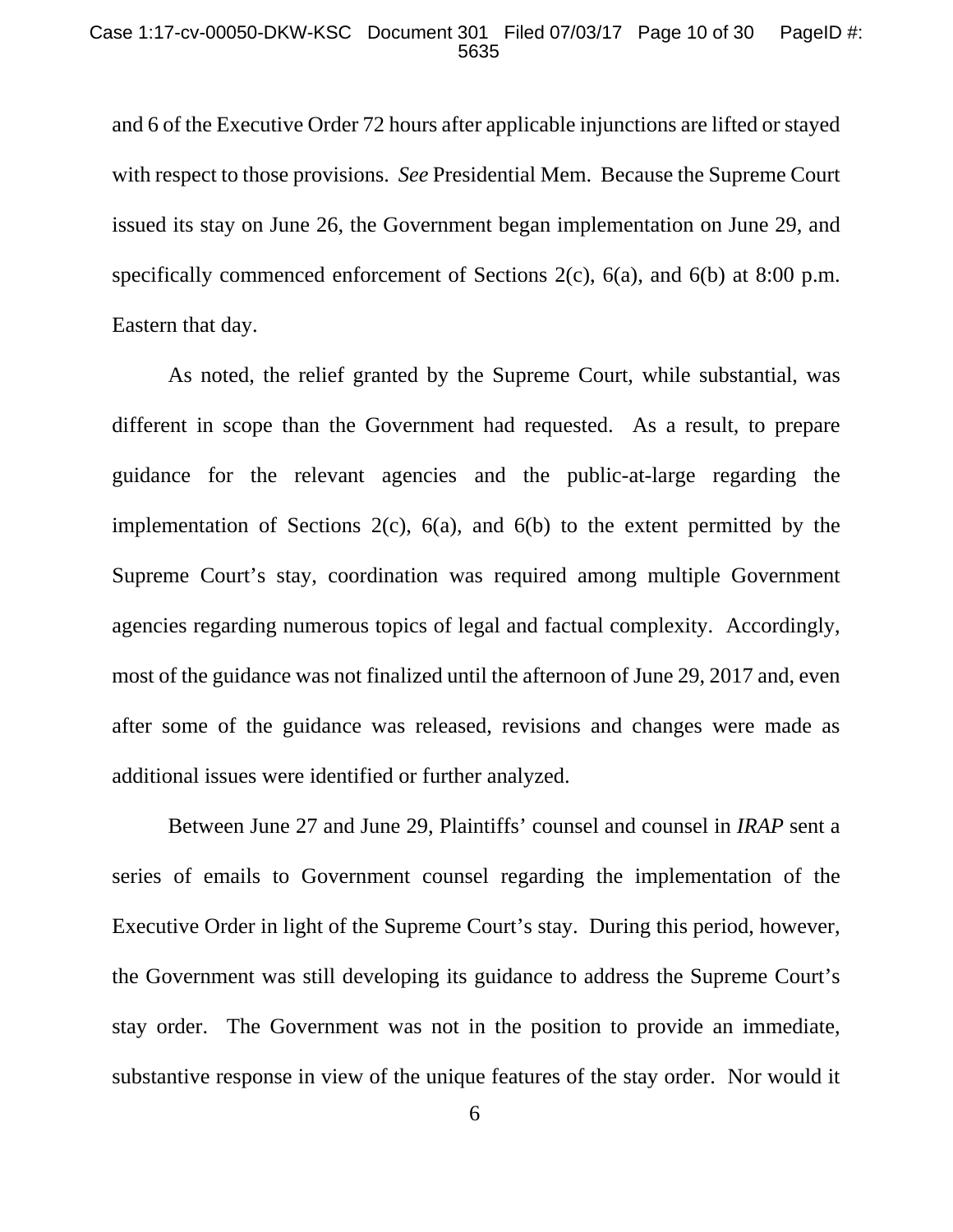#### Case 1:17-cv-00050-DKW-KSC Document 301 Filed 07/03/17 Page 11 of 30 PageID #: 5636

have benefitted either Plaintiffs or the Government to share non-final conclusions during the Government's deliberative process. The Government concluded that process as expeditiously as possible, publishing information on June 29, before enforcement of Sections 2(c), 6(a), and 6(b) would commence.

 As the guidance was officially issued, the Government informed Plaintiffs of that guidance and provided relevant links to the publicly available materials. The Government also informed Plaintiffs of a subsequent change in guidance regarding the treatment of fiancés. While previously-issued guidance had indicated that fiancés would not be considered to be close family members for purposes of applying the Supreme Court's decision, that guidance was subsequently updated to indicate that fiancés would, in fact, satisfy the Supreme Court's "close familial relationship" test. *See* Department of State, Executive Order on Visas (June 29, 2017) at 3, attached hereto as Ex. A. Plaintiffs were informed that the guidance regarding fiancés was being reviewed and, subsequently, updated. *See* June 29, 2017 emails, attached hereto as Ex. B.

### **ARGUMENT**

## **I. The Government's Definition of Close Family Member is Consistent with the INA and the Supreme Court's Decision.**

As the Supreme Court instructed, not all relationships with a person in the United States suffice to fall outside the stay and within the injunction. Indeed, not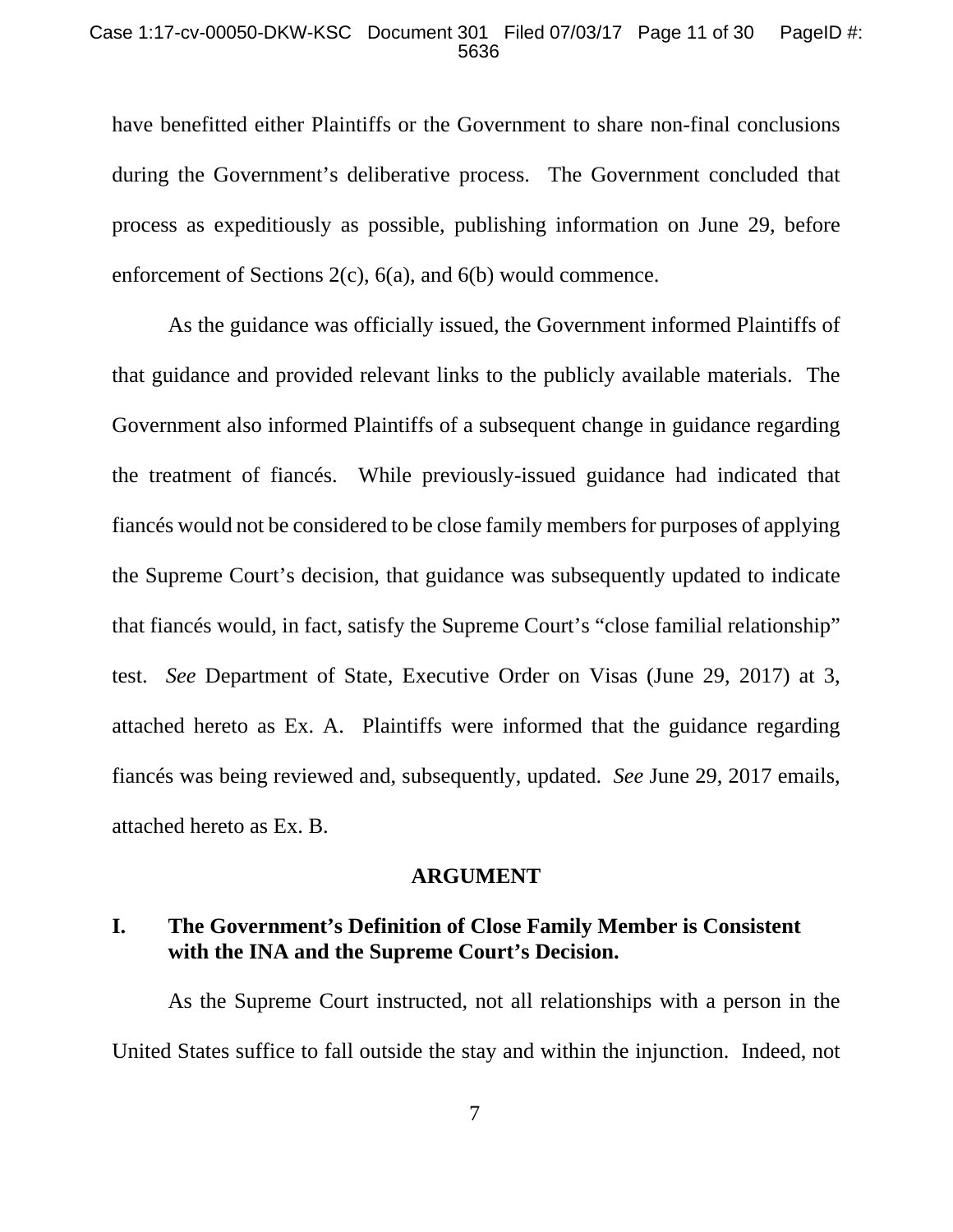#### Case 1:17-cv-00050-DKW-KSC Document 301 Filed 07/03/17 Page 12 of 30 PageID #: 5637

even all familial relationships suffice; rather, a "*close* familial relationship" is required. Slip Op. at 12 (emphasis added). Plaintiffs do not dispute that the Supreme Court's standard requires delineating some family relationships from others.

Under the Government's definition of "close familial relationships," as used in the Supreme Court's decision, the following relationships are exempt from the Executive Order: parent (including parent-in-law), spouse, fiancé, child, adult son or daughter, son-in-law, daughter-in-law, sibling (whether whole or half), and step relationships. To avoid any confusion, the Government emphasizes that its definition of "close family" does include fiancé.

The Government's definition, however, does not include grandparents, grandchildren, aunts, uncles, nieces, nephews, cousins, brothers-in-law and sistersin-law, and any other "extended" family members. These delineations as to the definition of "close family" are rooted in what Plaintiffs have described as "the INA's finely reticulated system of immigration controls." Pls.' Mot. for TRO at 24, ECF No. 65-1. Indeed, the Government's categorical implementation of the standard the Court's balancing struck reflects policy in the INA that categorically privileges certain family relationships over others. *See Scialabba v. Cuellar de Osorio*, 134 S. Ct. 2191, 2197-98 (2014) (plurality opinion). Section 201 of the INA defines "immediate relatives"—the "most favored" family-based immigrant visa category, *id.* at 2197—as "the children, spouses, and parents" of U.S.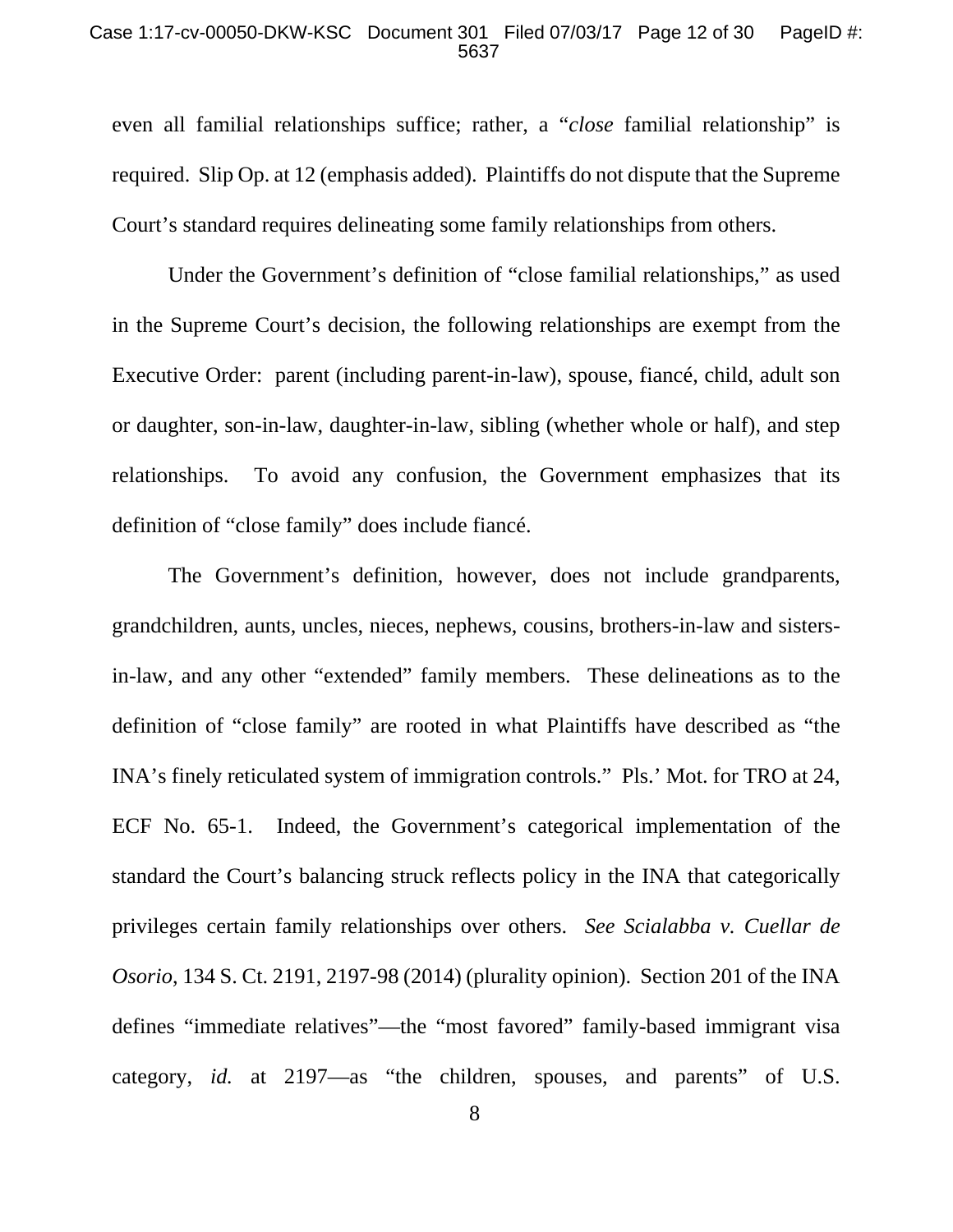#### Case 1:17-cv-00050-DKW-KSC Document 301 Filed 07/03/17 Page 13 of 30 PageID #: 5638

citizens. 8 U.S.C. § 1151(b)(2)(A)(i). Step-relationships are included in the INA's definitions of "child" and "parent." *See id.* § 1101(b)(1)-(2). Section 203, concerning family-based preferences in allotting numerically-limited visas, specially privileges the following relationships: unmarried and married sons and daughters (age 21 or older) of U.S. citizens; siblings of U.S. citizens; and spouses, unmarried children under the age of 21, and unmarried sons and daughters (age 21 or older) of lawful permanent residents. *See id.* § 1153(a). Half-siblings are included in the sibling preference. *See* 9 Foreign Affairs Manual 102.8-3. The fiancé relationship, as well, is recognized and given special accommodation in the INA. *See* 8 U.S.C. §§ 1101(a)(15)(K), 1184(d). The Government's definition treats all these family relationships as "close family" within the Supreme Court's meaning.

Other statutory provisions confirm this conclusion. Within the INA, a provision that establishes one of the various particular grounds on which aliens are inadmissible also builds in an "[e]xception for close family members," with reference specifically to "parent, spouse, son, daughter, brother, or sister" relationships. 8 U.S.C. § 1182(a)(3)(D)(iv). A law concerning Iraqi refugees enacted in 2008<sup>1</sup> employed the phrase "close family members" and stated that the

-

<sup>&</sup>lt;sup>1</sup> This law, the Refugee Crisis in Iraq Act of 2007, is found at Subtitle C, sections 1241-49 of the National Defense Authorization Act for Fiscal Year 2008, Pub. L. No. 110-181, 122 Stat. 3 (codified as amended at 8 U.S.C. § 1157 note).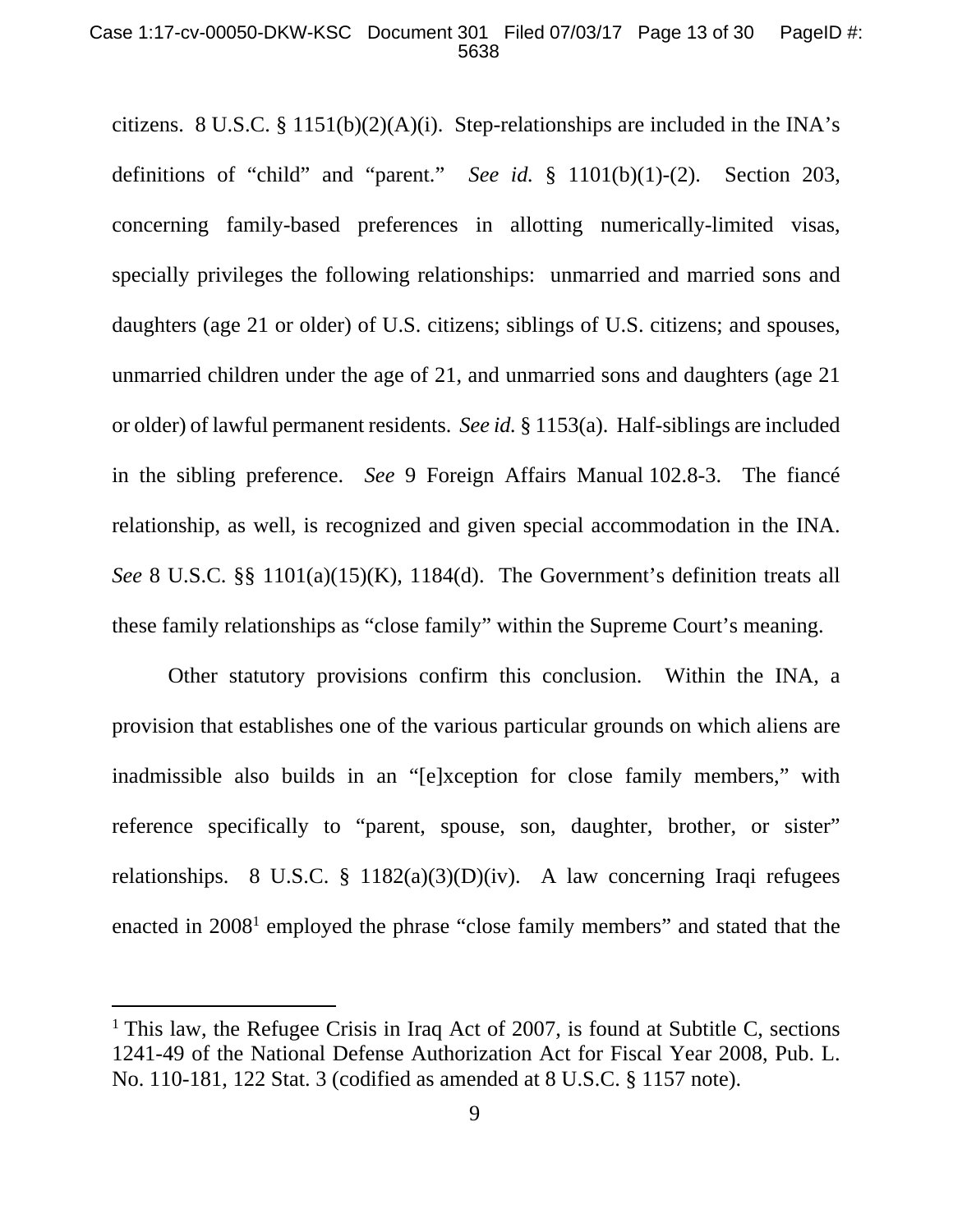#### Case 1:17-cv-00050-DKW-KSC Document 301 Filed 07/03/17 Page 14 of 30 PageID #: 5639

phrase's meaning is "described in section  $201(b)(2)(A)(i)$  or  $203(a)$  of the Immigration and Nationality Act  $(8 \text{ U.S.C. } 1151(b)(2)(A)(i)$  and  $1153(a))$ ." Those statutes, of course, are the same sections of the INA on which the Government primarily relies here. In contrast to those "close family" relationships, the INA does not grant any immigration benefit for grandparents, grandchildren, brothers-in-law, sisters-in-law, aunts, uncles, nieces, nephews, and cousins of persons in the United States. *See Cuellar de Osorio*, 134 S. Ct. at 2213 (noting that "the grandchildren, nieces, or nephews of citizens [are] relationships [that] d[o] not independently entitle [those family members] to visas"); *INS v. Hector*, 479 U.S. 85 (1986) (per curiam) (holding that INA did not permit consideration of hardship to niece of deportee, notwithstanding *de facto* parent-child relationship); *Moreno-Morante v. Gonzales*, 490 F.3d 1172, 1175-78 (9th Cir. 2007) (similar as to grandchild).

 Plaintiffs try to sweep in a host of extended family relationships that Congress in the INA did not privilege, but provide no explanation to justify overriding the INA as the best reference for line-drawing. The posture here is one of equitable relief, and "a fundamental principle of equity jurisprudence is that 'equity follows the law.'" *In re Shoreline Concrete Co.*, 831 F.2d 903, 905 (9th Cir. 1987) (quoting *Hedges v. Dixon Cty.*, 150 U.S. 182, 192 (1893)). Here, the relevant law is plainly the INA. Plaintiffs forego reliance on that authority, instead inventing a new, ad hoc definition of "close family" for purposes of a case involving federal immigration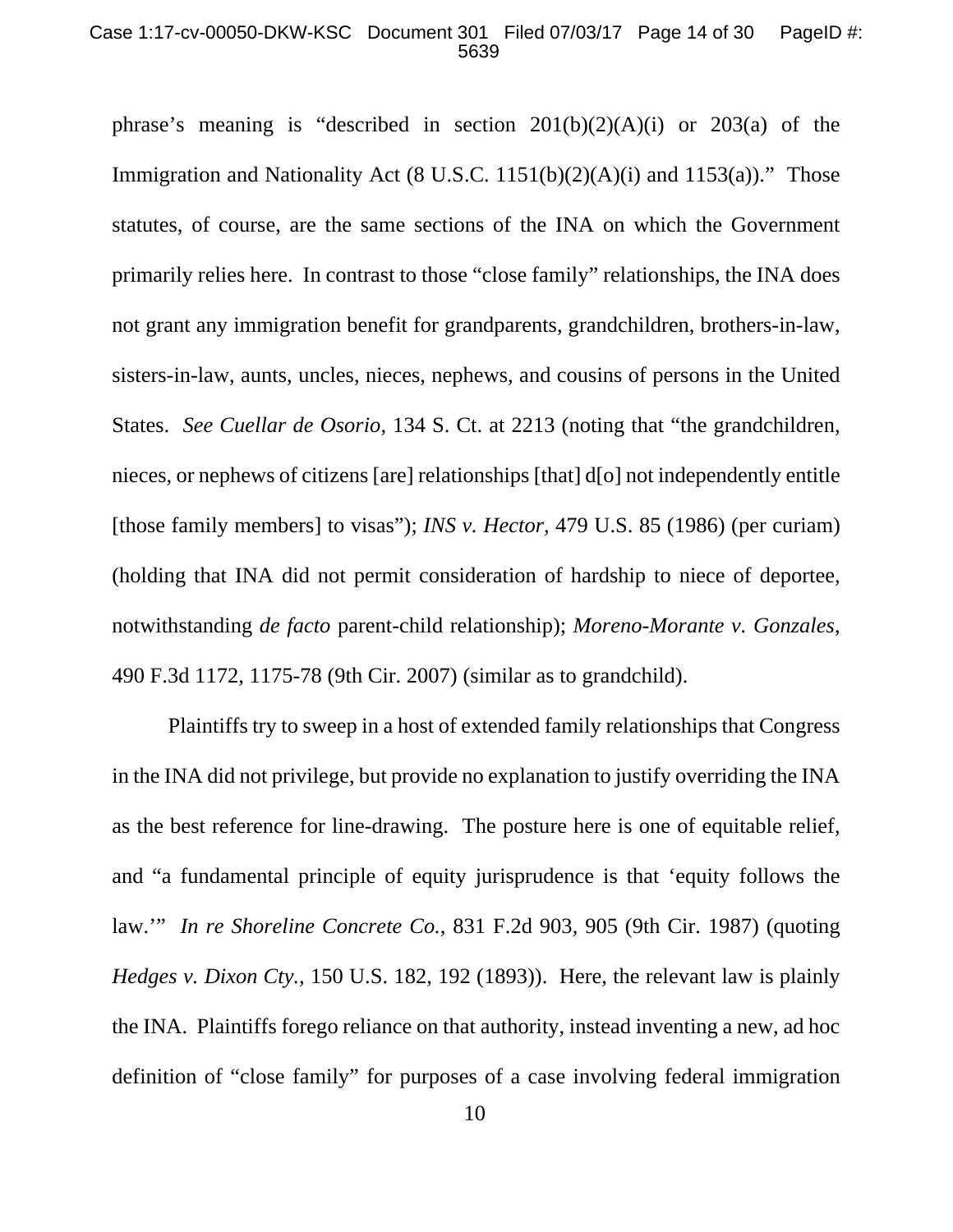#### Case 1:17-cv-00050-DKW-KSC Document 301 Filed 07/03/17 Page 15 of 30 PageID #: 5640

law. Tellingly, however, the principal authority they cite is a decision addressing a local housing ordinance. *See* Pls.' Mem. at 10 (citing *Moore v. City of East Cleveland*, 431 U.S. 494, 504 (1977)). Even were the Court to accept Plaintiffs' invitation to craft a standard unmoored to Congressional determination of federal immigration law, Plaintiffs' classifications lack any universal or cohesive support. After all, the phrase "close family member" is frequently construed more narrowly than Plaintiffs' definition, *see, e.g.*, *United States v. Felipe*, 1997 WL 278111, at \*1 (S.D.N.Y. May 22, 1997) (noting concession that "a sister-in-law and a niece" did not "fit the normal definition of 'close family member'"), and, as noted above, uniformly is so under the INA.

The Supreme Court's reference to Dr. Elshikh's mother-in-law as having a "close familial relationship" does not support departing from the INA as a touchstone. The Supreme Court did not declare that "mother-in-law" is a "close familial relationship"; rather, the Supreme Court examined "[t]he facts of the<sup>[]</sup> cases" presented to it, Slip Op. at 12, from which it was apparent that Dr. Elshikh's mother-in-law would in fact have a qualifying relationship as the mother of Dr. Elshikh's wife (herself an American citizen). *See* Elshikh Decl. ¶¶ 1, 4, ECF No. 66-1. The statement that this particular individual has a "close familial relationship" was not a categorical determination to privilege the mother-in-law relationship here, even though Congress in the INA did not. Nevertheless, out of an abundance of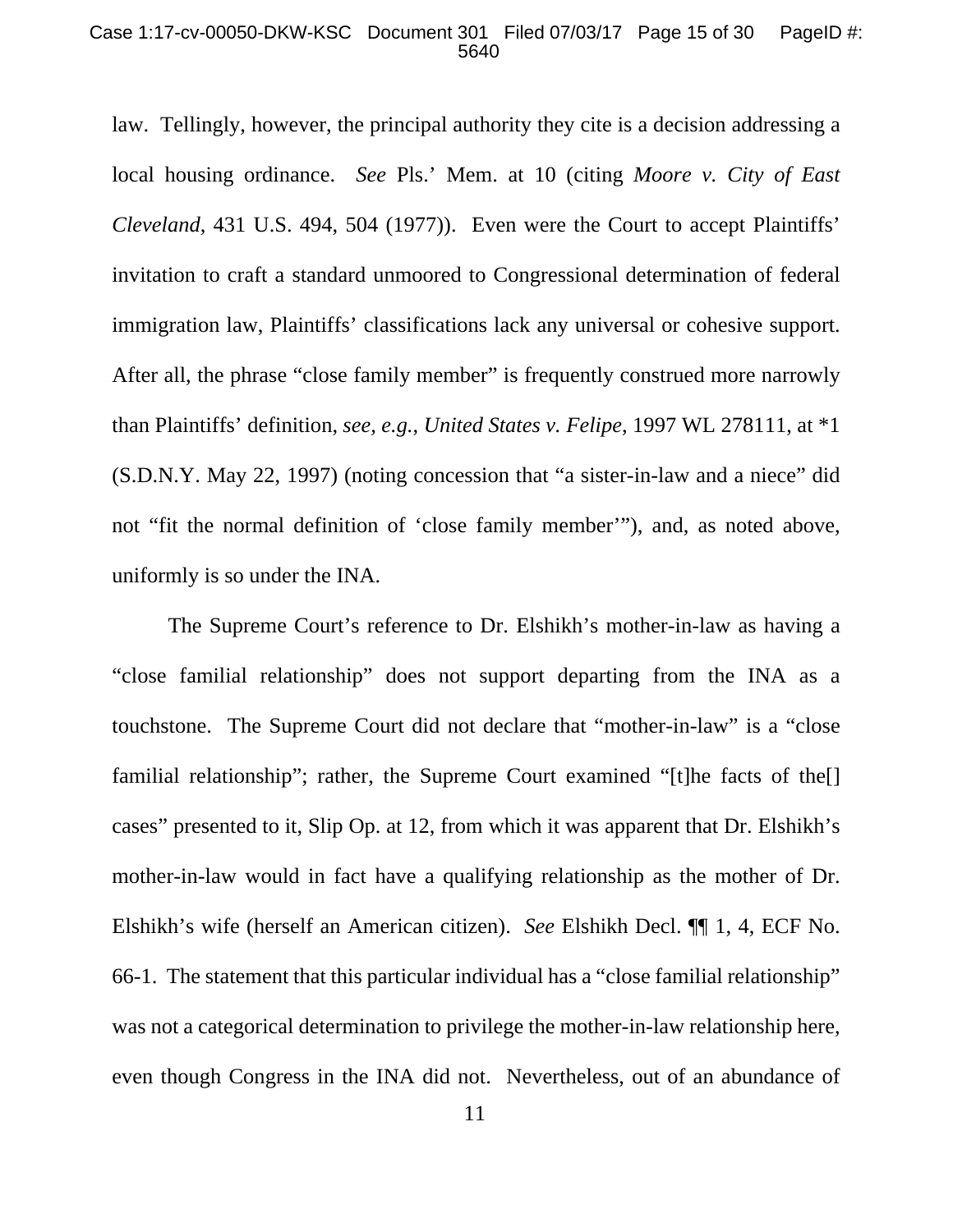### Case 1:17-cv-00050-DKW-KSC Document 301 Filed 07/03/17 Page 16 of 30 PageID #: 5641

caution given the potential ambiguity created by the Supreme Court's phrasing, the Government's definition includes parents-in-law and children-in-law.<sup>2</sup>

 Plaintiffs seek to justify their broader classifications by reading the Supreme Court's decision as focused solely on whether "an alien had '*no* connection to the United States *at all*' and exclusion did 'not burden *any* American party.'" Pls.' Mem. at 11 (quoting Slip Op. at 11) (emphasis added by Plaintiffs). That reading is plainly wrong. The Supreme Court unambiguously excluded *all* other relationships with individuals, no matter how close: "For individuals, a close familial relationship *is required*." Slip Op. at 12 (emphasis added).

Finally, Plaintiffs ignore that the Supreme Court's use of the phrase "close familial relationship" is almost identical to language used in the Executive Order itself. Specifically, the Order's waiver provisions—discussed by the parties in their Supreme Court filings—indicate that a waiver of Section 2(c)'s entry suspension may be appropriate where a "foreign national seeks to enter the United States to visit

-

<sup>&</sup>lt;sup>2</sup> Importantly, as with Dr. Elshikh's mother-in-law, parents-in-law of persons in the U.S. will typically also be parents of persons in the U.S., because spouses typically live together. By contrast, siblings-in-law of persons in the U.S. are far less likely to be siblings of persons in the U.S., because siblings often live apart. Thus, the categorical inclusion of parents-in-law does not justify the categorical inclusion of siblings-in-law. Of course, a particular U.S. person's sibling-in-law may be covered through their relationship with a sibling or spouse who in fact is in the U.S., just as a particular U.S. person's grandmother or aunt, while not categorically included as close family, may be covered as the mother of a different U.S. person.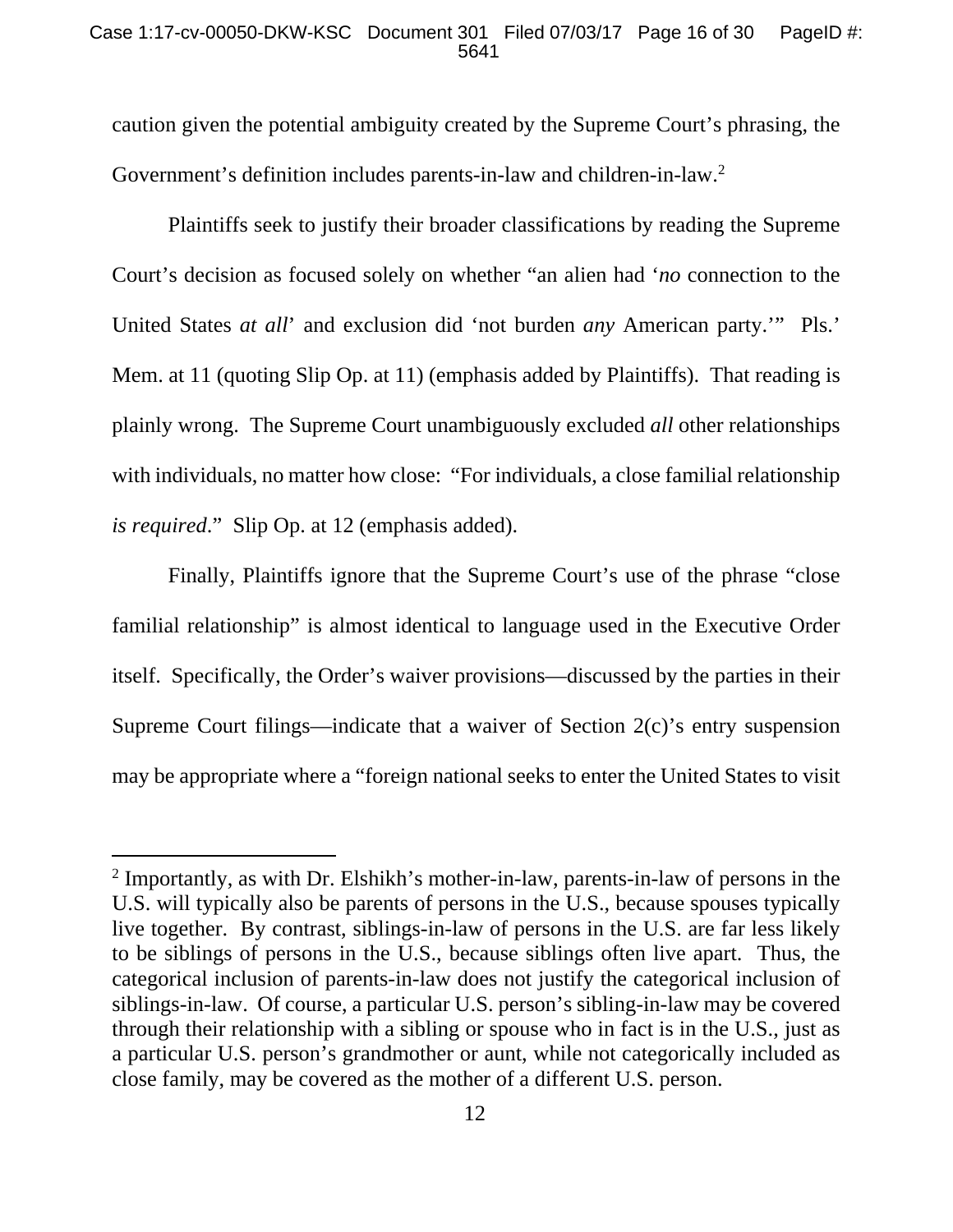#### Case 1:17-cv-00050-DKW-KSC Document 301 Filed 07/03/17 Page 17 of 30 PageID #: 5642

or reside with *a close family member (e.g., a spouse, child, or parent)* who is a United States citizen, lawful permanent resident, or alien lawfully admitted on a valid nonimmigrant visa, and the denial of entry during the suspension period would cause undue hardship[.]" EO-2  $\S 3(c)(iv)$  (emphasis added). The Order itself thus provides a further guidepost as to what the Supreme Court anticipated would qualify as a "close familial relationship." *See also* Slip Op. at 12 (citing the Order's waiver provisions as reflecting aspects of "the Government's interest in enforcing" the Order). The illustrative examples used in the Order—spouse, child, and parent—do not support Plaintiffs' attempt to impose a much more expansive definition.

For all of these reasons, the Government's INA-based definition of "close familial relationship" comports with the Supreme Court's narrowing of the injunction. The Court should reject Plaintiffs' attempt to broaden the injunction to reach extended family relationships.

# **II. A Sponsorship Assurance for a Refugee Seeking Admission is Insufficient in and of Itself to Establish a Qualifying Relationship.**

 The Supreme Court stayed the preliminary injunction regarding Sections 6(a) and 6(b) of the Executive Order, except for any "individual[s] seeking admission as a refugee who can credibly claim a bona fide relationship with a person or entity in the United States." Slip Op. at 13.Plaintiffs and the amici, the International Refugee Assistance Project and HIAS (hereinafter "IRAP/HIAS" and "Amicus Br."), both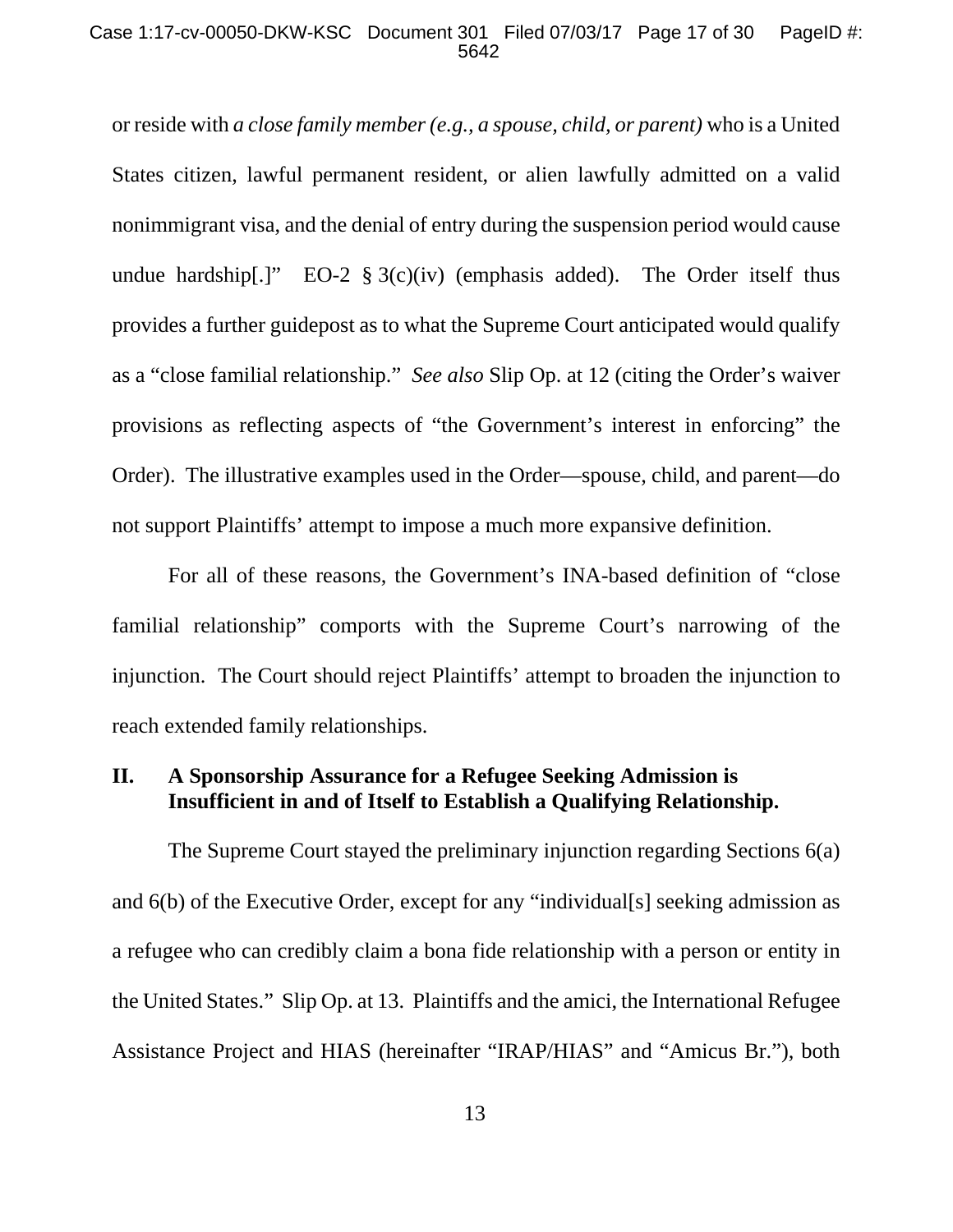argue that a sponsorship assurance by a resettlement agency is sufficient—in and of itself—to establish such a relationship. Amicus IRAP further argues that its activities representing and providing other assistance to refugees abroad in the admission process create a qualifying bona fide relationship. Plaintiffs' and Amici's first argument is wrong and would largely eviscerate the Supreme Court's order as to refugees. And their second argument is not ripe.

## **A. Assurances Provided by Refugee Resettlement Agencies Do Not Constitute a Qualifying Bona Fide Relationship Between a Refugee and a U.S.-Based Organization.**

 To implement the Refugee Program, the Department of State enters into annual cooperative agreements with non-profit resettlement agencies in the United States. *See* Decl. of Lawrence E. Bartlett ("Bartlett Decl.") ¶¶ 14-15 (attached hereto). Currently, nine agencies have entered into agreements with the United States to provide resettlement services. *Id*.  $\P$  14.<sup>3</sup> Before any refugee is admitted to the United States under the Refugee Program, the Department of State obtains a commitment (called an "assurance") from a resettlement agency. *Id.* ¶ 16 & Att. 3. As part of its assurance, the resettlement agency agrees that, once the refugee arrives

-

<sup>&</sup>lt;sup>3</sup> The nine resettlement agencies are Church World Service, Episcopal Migration Ministries, Ethiopian Community Development Council, HIAS, International Rescue Committee, Lutheran Immigration and Refugee Service, United States Committee for Refugees and Immigrants, United States Conference of Catholic Bishops, and World Relief. *Id.*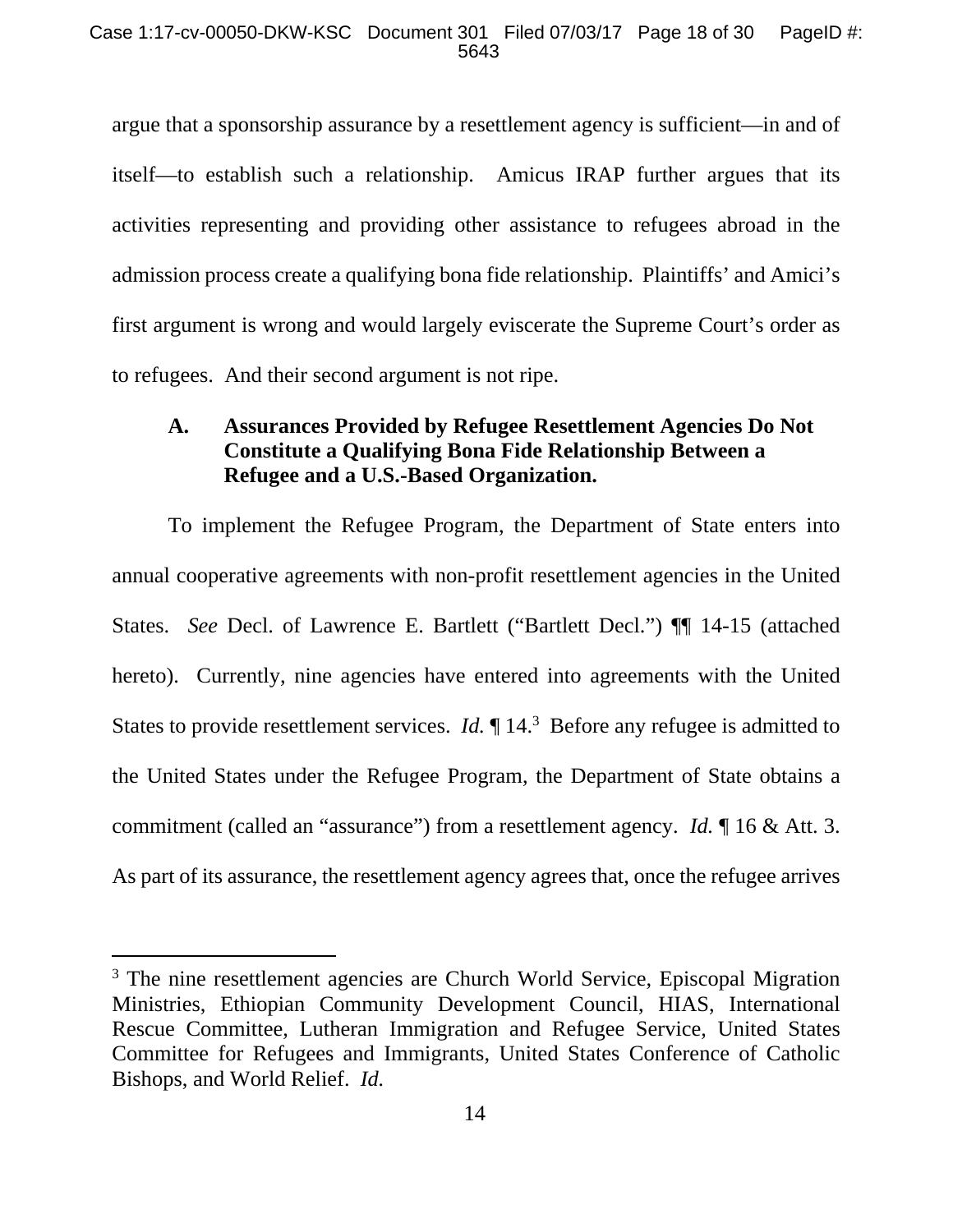#### Case 1:17-cv-00050-DKW-KSC Document 301 Filed 07/03/17 Page 19 of 30 PageID #: 5644

in the United States, the resettlement agency will provide certain benefits for that refugee in exchange for payment from the Government. *Id.* ¶ 20. The cooperative agreement specifies the services that the resettlement agency must provide to each refugee and provides Government-funded compensation to the resettlement agency for doing so. *Id.* ¶ 15 & Att. 2. The services provided by resettlement agencies and their local affiliates throughout the country include placement, planning, reception, and basic needs and core service activities for arriving refugees. *Id.* ¶ 20. Once a particular refugee has been approved by the Department of Homeland Security and provides satisfactory medical results, the refugee is assigned to a resettlement agency, which submits the assurance agreeing to provide the required services if and when the refugee arrives in the United States. *Id.* **¶** 13-14 & Att. 3.

Such a Government-arranged assurance is not a qualifying "bona fide relationship" between the refugee and "a[n]  $\ldots$  entity in the United States." Slip Op. at 13. The assurance itself is not an agreement between the resettlement agency and the refugee; rather, it is an agreement between the agency and the *Government* in which the resettlement agency agrees to furnish resettlement services to a particular refugee on the Government's behalf, utilizing funds provided by the Government. Indeed, resettlement agencies typically do not have any direct contact with the refugees they assure before their arrival in the United States. *Id.* ¶ 21. Rather, the resettlement agency works with individuals and organizations in the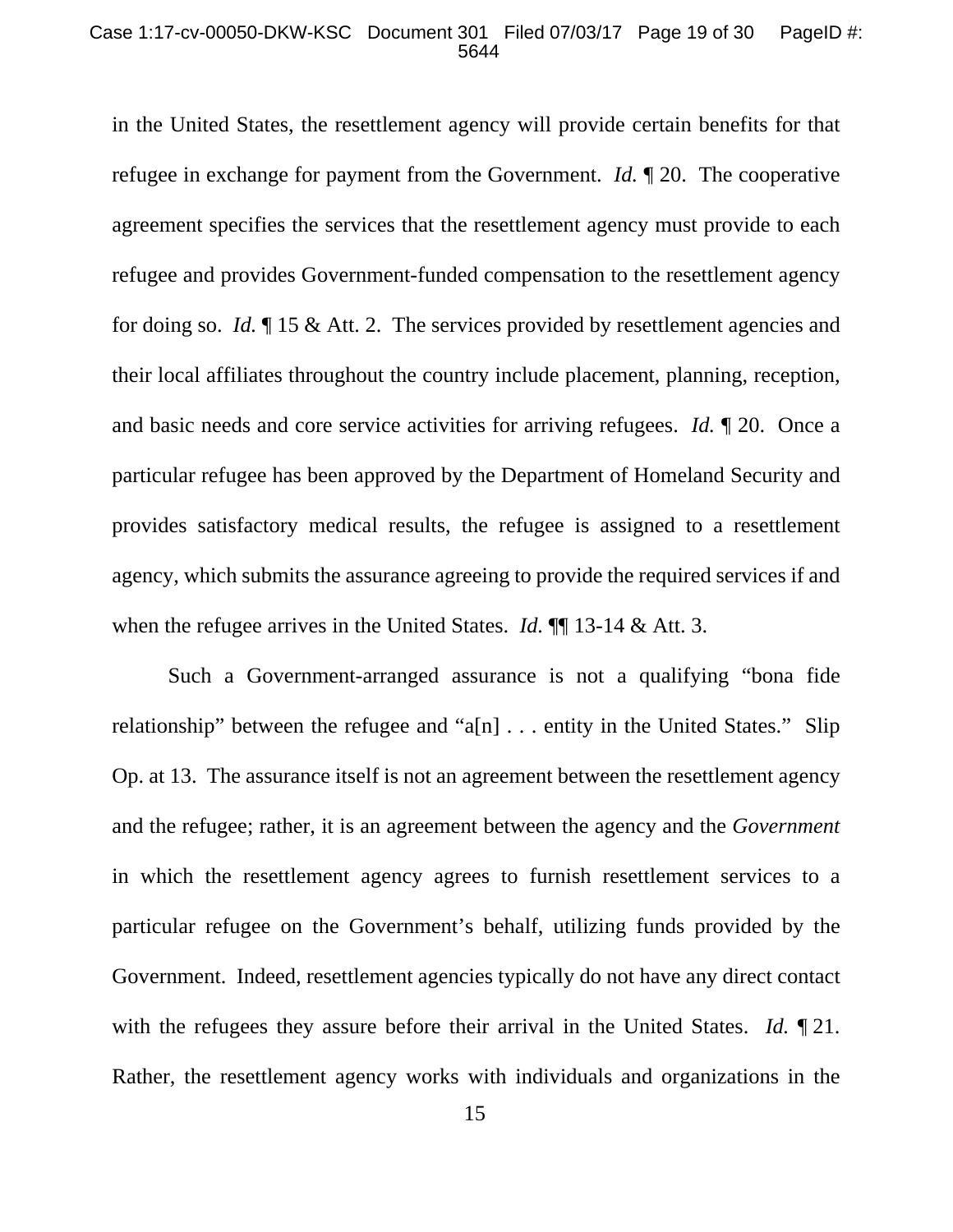United States, including any U.S. ties a refugee may otherwise have in the United States, to prepare for the refugee's arrival without directly interacting with the refugee abroad. *Id.*

The indirect link between a resettlement agency and refugee that results from such an assurance is in stark contrast to the sort of relationship the Supreme Court identified as sufficient in its order. Unlike students who have been admitted to study at an American university, workers who have accepted jobs at an American company, and lecturers who come to speak to an American audience, *see* Slip Op. at 12, resettlement agencies do not have any freestanding connection to a refugee by virtue of the sponsorship assurance that is separate and apart from the Refugee Program. Therefore, the exclusion of an assured refugee could not even plausibly be thought to "burden" a resettlement agency, apart from its ability to perform the resettlement services for which the Government has contracted with it to provide. *Id.* at 11.

A declaration submitted with the IRAP/HIAS amicus brief notes that, "after a refugee has been given an assurance, . . . HIAS and its affiliates begin the involved process of arranging for the reception, placement, and appropriate initial resettlement assistance for the refugee" by identifying housing, arranging for necessities, and the like. Decl. of Mark Hetfield, President and CEO of HIAS, Inc. ¶ 18, ECF No. 297-3; *see* Amicus Br. at 6. But these services are a component of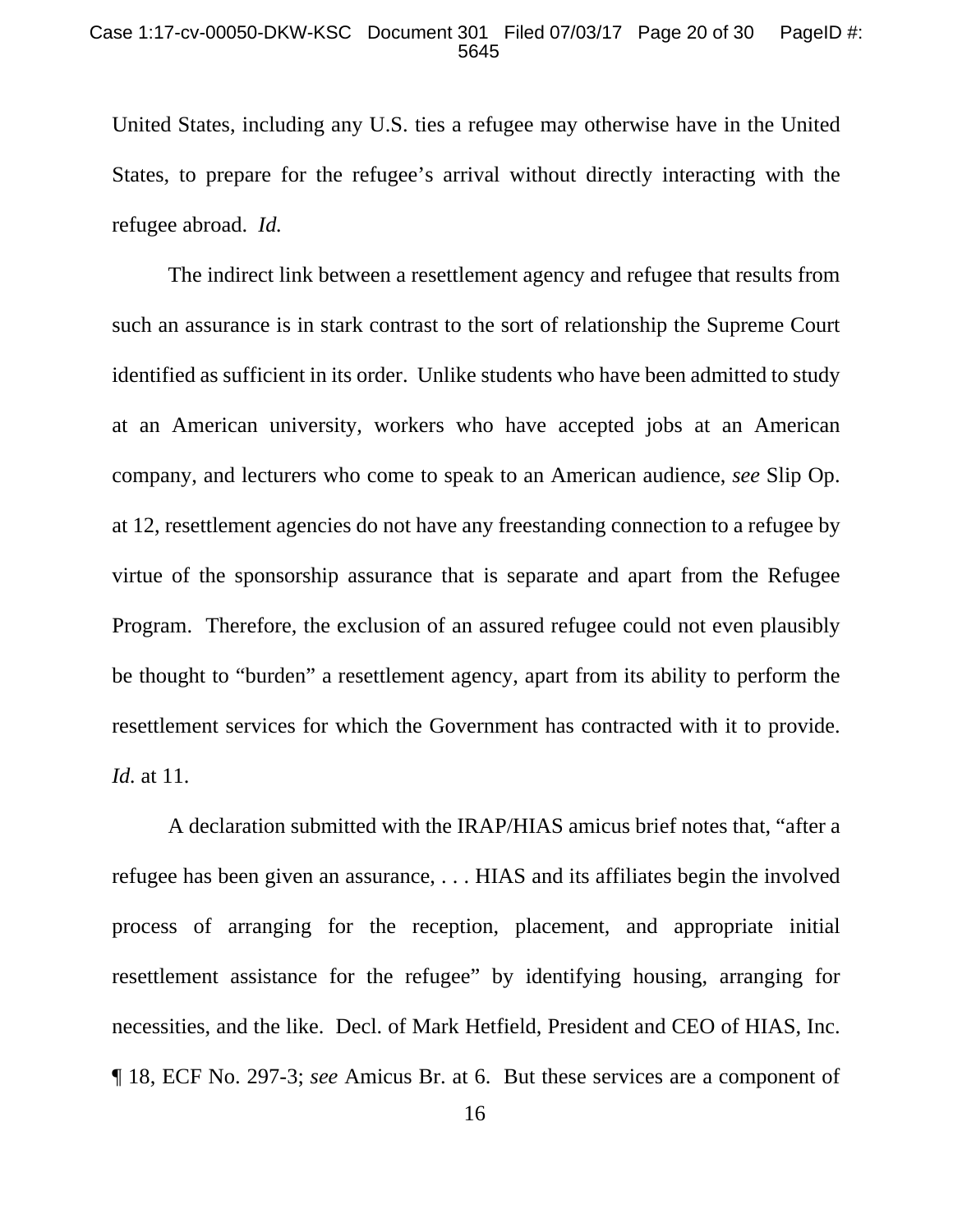the Refugee Program itself, and they are performed as a result of HIAS's cooperative agreement with the Government, not any agreement or other independent relationship HIAS has with a particular refugee. Indeed, as noted above, resettlement agencies usually do not have direct contact with the refugees before their arrival in this country.4

Indeed, Plaintiffs' and amici's contrary position that a sponsorship assurance alone establishes a qualifying bona fide relationship would largely eviscerate the Supreme Court's stay ruling with respect to the Executive Order's refugee provisions, creating an exception to the Supreme Court's order that swallows the rule. The Supreme Court made clear it was staying the preliminary injunction against Sections 6(a) and 6(b) in part, declaring that those sections "may take effect" "[a]s applied to all other individuals" who do not have the requisite relationship. Slip Op. at 13. Because the Department of State obtains an assurance from a resettlement agency for *every* refugee who is admitted to the United States before the refugee enters, Bartlett Decl. ¶ 16, every refugee who was found to satisfy the

 $\overline{a}$ 

<sup>&</sup>lt;sup>4</sup> There may be instances in which an entity that performs services as a resettlement agency under contract with the Government also has a connection to a particular refugee independent of its cooperative agreement with the Government and the sponsorship assurance process. Under those circumstances, the sufficiency of any such connections to establish a qualifying bona fide relationship would be assessed by officials on a case-by-case basis. The guidance at issue here merely provides that sponsorship assurance *alone* is not sufficient to establish a qualifying bona fide relationship. *See* Department of State, Fact Sheet, attached hereto as Ex. C.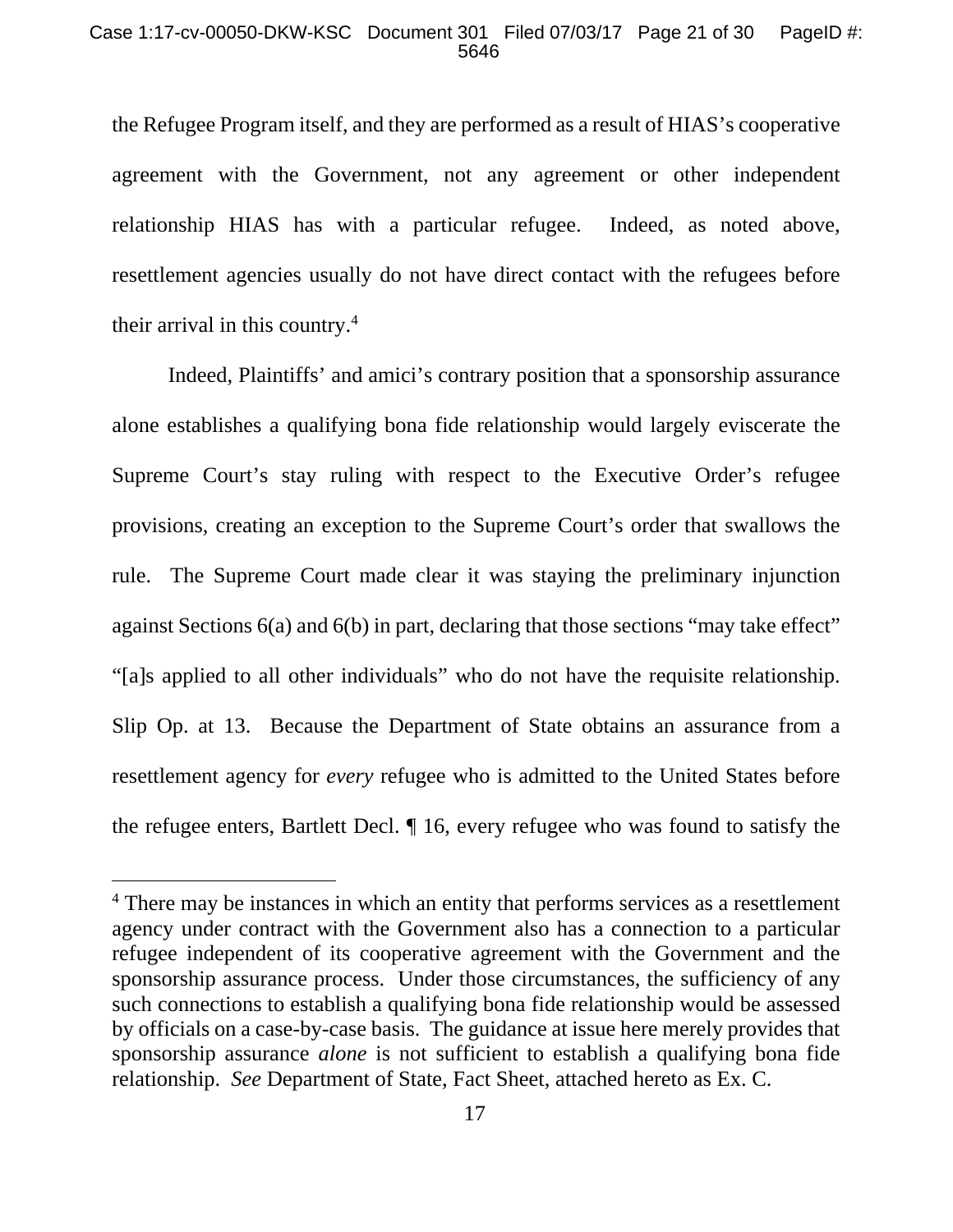#### Case 1:17-cv-00050-DKW-KSC Document 301 Filed 07/03/17 Page 22 of 30 PageID #: 5647

other requirements for refugee admission, under Plaintiffs' and amici's theory, would necessarily have a bona fide relationship. Indeed, as of June 30, 2017, 23,958 refugees in the Refugee Program were already assured by a resettlement agency. *Id.* ¶ 17. Not all of these individuals, however, likely would even be scheduled to enter in the next 120 days. *Id.* This Court should reject a reading of the Supreme Court's order that renders it largely inoperative. *Cf. Corley v. United States*, 556 U.S. 303, 314 (2009) ("basic interpretive" principles require that "[a] statute should be construed [to give effect] to all its provisions, so that no part will be inoperative or superfluous, void or insignificant" (citation omitted)).

Plaintiffs also assert that the Government has run afoul of the Supreme Court's order by "only permit[ing] the entrance of refugees booked for travel through July 6, 2017." Pls.' Mem. at 12 (citing Pls.' Ex. B, ECF No. 294-2). Plaintiffs, however, mischaracterize the Government's guidance, which provides a "reminder" that "refugees already scheduled for travel through July 6 will be permitted to travel regardless of whether they have" a "bona fide relationship" with a person or entity in the United States. *Id*., Pls.' Ex. B. That is because refugees already scheduled for travel on the Order's effective date are exempt from Section 6(a)'s suspension, and the refugees who have been scheduled for travel through July 6 would not exceed the 50,000 person cap. Moreover, the background briefing that Plaintiffs filed with their motion indicates that the Government has yet to "determine which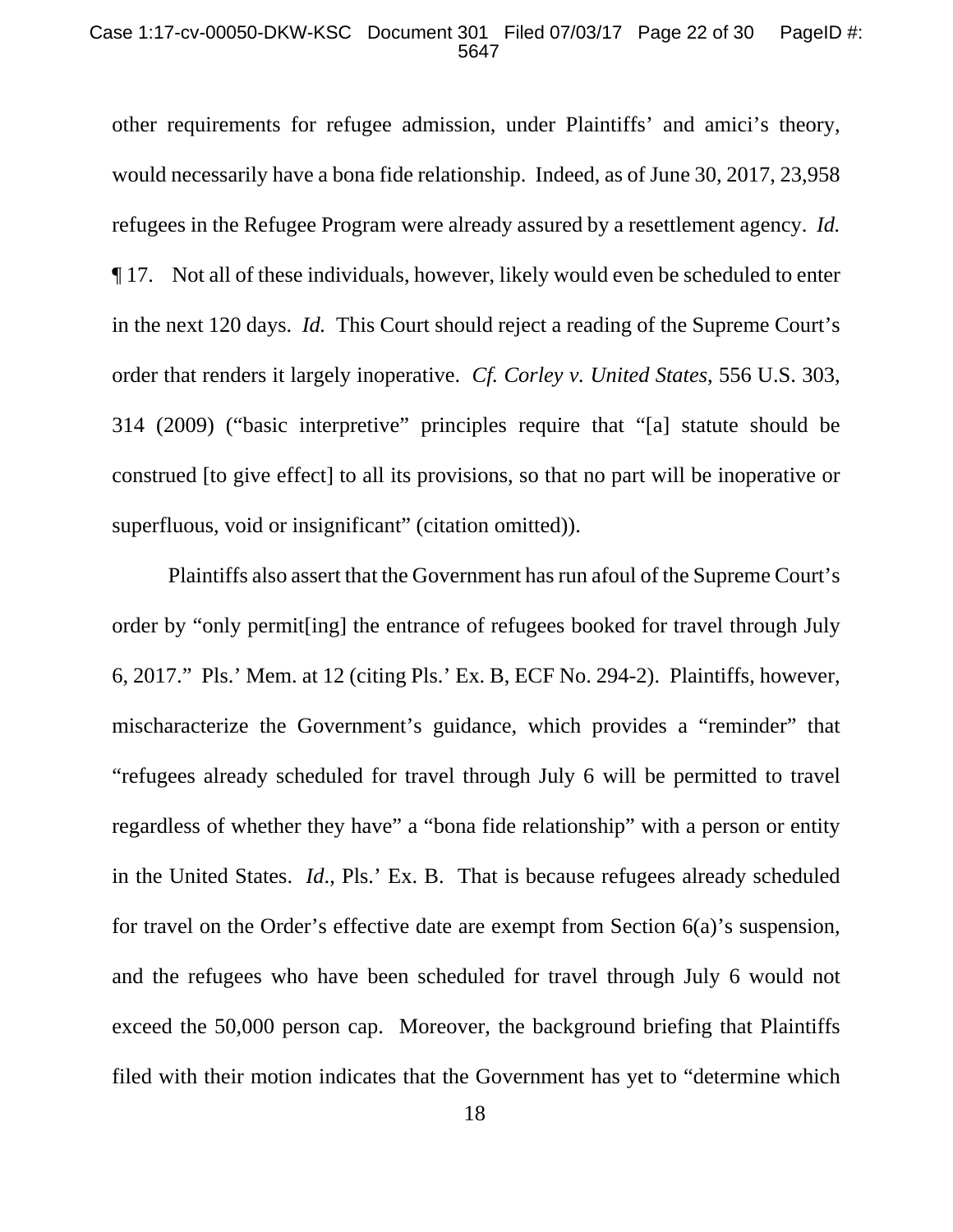### Case 1:17-cv-00050-DKW-KSC Document 301 Filed 07/03/17 Page 23 of 30 PageID #: 5648

folks can travel after" July 6. Pls.' Ex. D, ECF No. 294-4 at 6. Accordingly, Plaintiffs' assertion is unfounded, and their challenge to a decision the Government has not yet made is unripe.<sup>5</sup>

Finally, amici express the concern that, while "the government properly recognized that many categories of visas are categorically exempt under the Supreme Court's decision," it did not issue similar guidance regarding refugee programs. *See* Amicus Br. at 8. The programs that amici identify in their brief generally are limited to refugees who have a close relationship with a person or entity in the United States, though the scope of the programs vary and there are some significant exceptions.<sup>6</sup> Regardless of the definition of the program, refugees are

 $\overline{a}$ 

<sup>&</sup>lt;sup>5</sup> Amici—who are not even parties to this action—also seek to have this Court "clarify that all components of the [Refugee Program] must remain in operation." Amicus Br. at 11. This proposed relief is based on nothing more than amici's concern that the Government "has suggested that it plans to suspend certain components of the refugee pipeline." *Id.* Amici fail to identify anything specific to justify this concern, other than the Government's assurance that refugees scheduled for travel through July 6 will be permitted to travel to the United States. *See id.*; Hetfield Decl. ¶ 25. The vague relief that amici seek presents issues that are not yet ripe and would have this Court enter a sweeping order that conflicts with the Supreme Court's opinion allowing for the implementation of Sections 6(a) and 6(b). <sup>6</sup> For example, amici assert that the Central American Minors Program is limited to petitioners who "have a parent who is lawfully present in the United States." Amicus Br. at 10. That is not entirely correct: For example, the program also allows caregivers who are related to the parent or child to apply to the program. *See*  https://www.state.gov/j/prm/ra/cam/index.htm. That caregiver, however, does not necessarily have a sufficiently close relationship to a U.S.-based parent to qualify as a "close family member." *See* Part I, *supra.*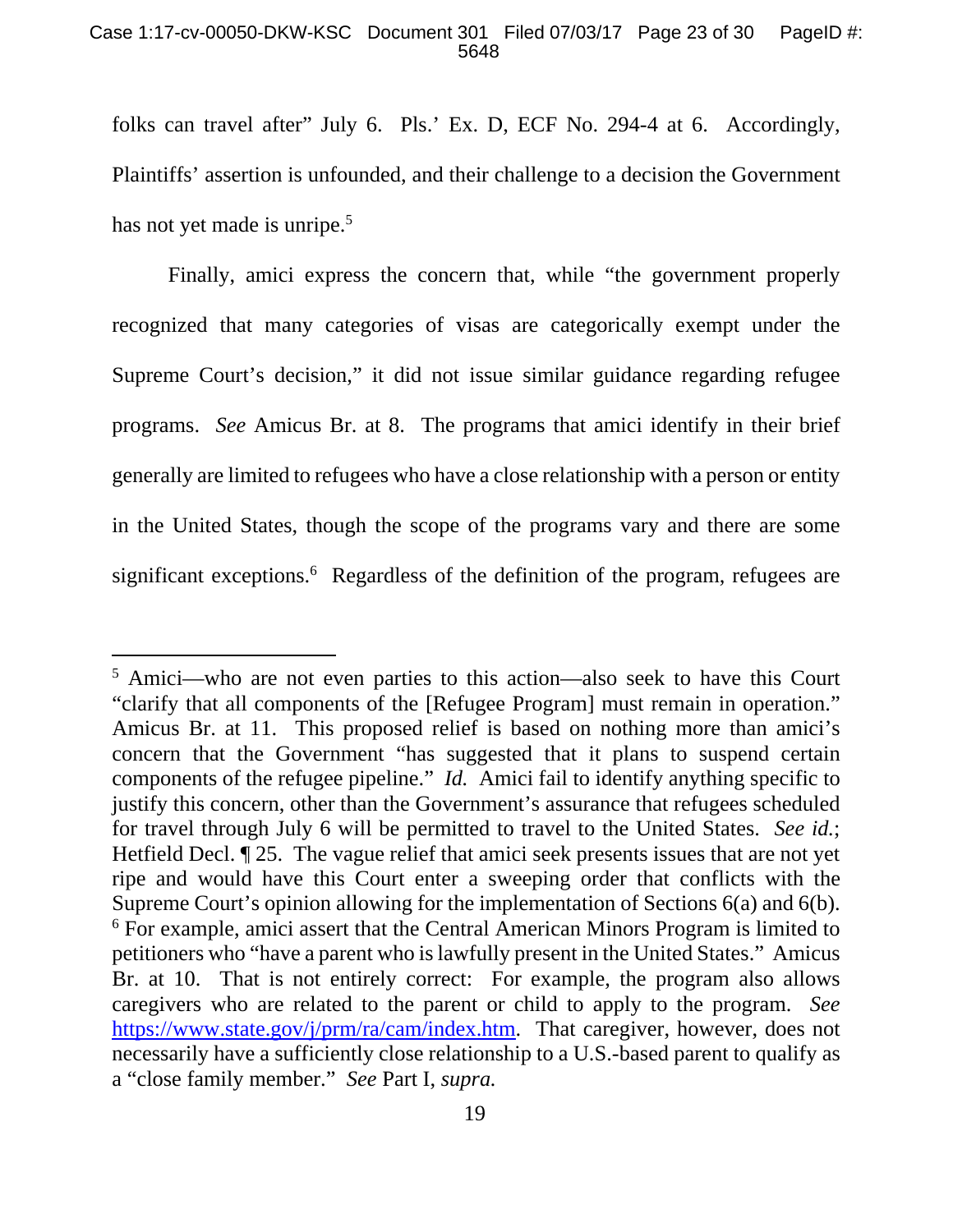not subject to Sections 6(a) or 6(b) of the Executive Order so long as they have a bona fide relationship with a person or entity in the United States who meets the Government's definition of a close family member. *See* Slip Op. at 13.

Nonetheless, and in the interests of clarity, the Government has now provided further information on the application of the Executive Order to the refugee programs amici has identified. *See* Dep't of Homeland Sec., *Frequently Asked Questions on Protecting the Nation from Foreign Terrorist Entry into the United States* (June 29, 2017) at 18-19, Question 36, attached hereto as Ex. D.

# **B. Amici IRAP's Claim That Representational Activity Creates a Bona Fide Relationship Between an Organization and a Refugee is Not Ripe.**

 Amici IRAP is not a refugee resettlement agency. Instead, IRAP states that it "provides direct legal services to refugees" located abroad. Amicus Br. at 4. As such, IRAP argues that its client relationships create bona fide relationships with refugees and, on that basis, asks the Court to clarify that the Government cannot apply the Executive Order to "any clients of IRAP or any other U.S.-based provider of legal services to refugees." *Id.* at 7.

 IRAP's claims are not ripe. To make its argument, IRAP relies on guidance that had previously stated that representational activity *in and of itself* is not sufficient to establish a qualifying bona fide relationship. As amici correctly note, however, that particular guidance was removed and, while there is guidance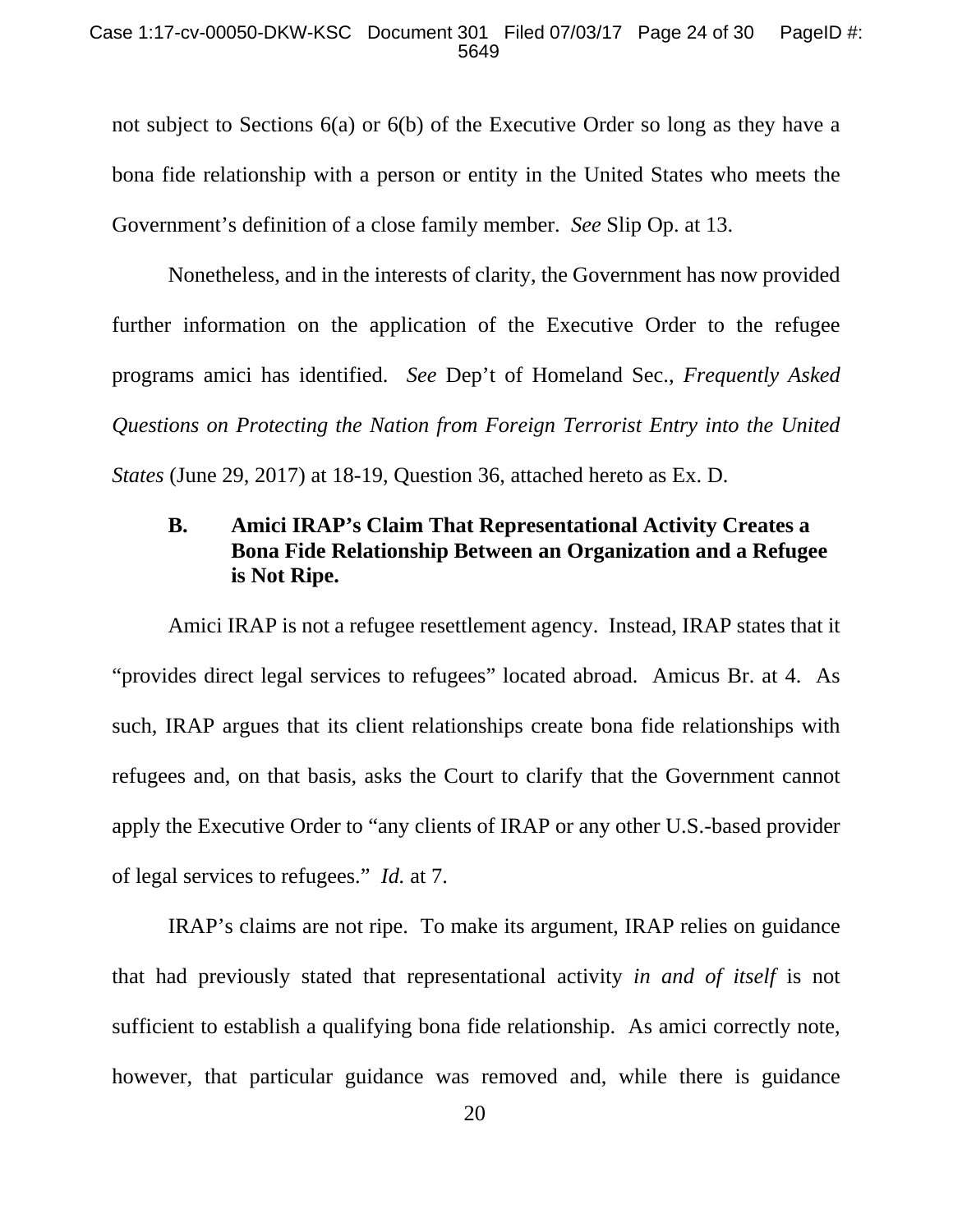#### Case 1:17-cv-00050-DKW-KSC Document 301 Filed 07/03/17 Page 25 of 30 PageID #: 5650

regarding resettlement agencies, *see* Ex. C, there currently is no applicable guidance regarding the treatment of legal services providers. That is because the nature of such representational services could vary significantly; thus, the adequacy of IRAP's (or any similar organization's) connection to any particular refugee will be evaluated on a case-by-case basis to determine whether a qualifying bona fide relationship exists. This is, of course, both consistent with the Supreme Court's stay and appropriate in light of the various types of relationships that might exist between organizations and refugees. There is therefore nothing to clarify and, thus, no basis for an order that would sweep-in any relationship that a refugee might have with a U.S.-based legal services provider, regardless of the nature or scope of that individualized relationship.

# **III. The Government Is Properly Implementing the Supreme Court's "Credible Claim" Standard.**

Plaintiffs also argue that the Government is improperly implementing the Supreme Court's "credible claim" standard, and therefore request that this Court "clarify the standard that should be applied by the Government in deciding whether a foreign national is covered by the injunction." Pls.' Mem. at 13. Plaintiffs' argument, however, misconstrues the Government's guidance.

As an initial matter, there is no need for this Court to "clarify" the appropriate standard. The Government fully agrees that, as the Supreme Court made clear, the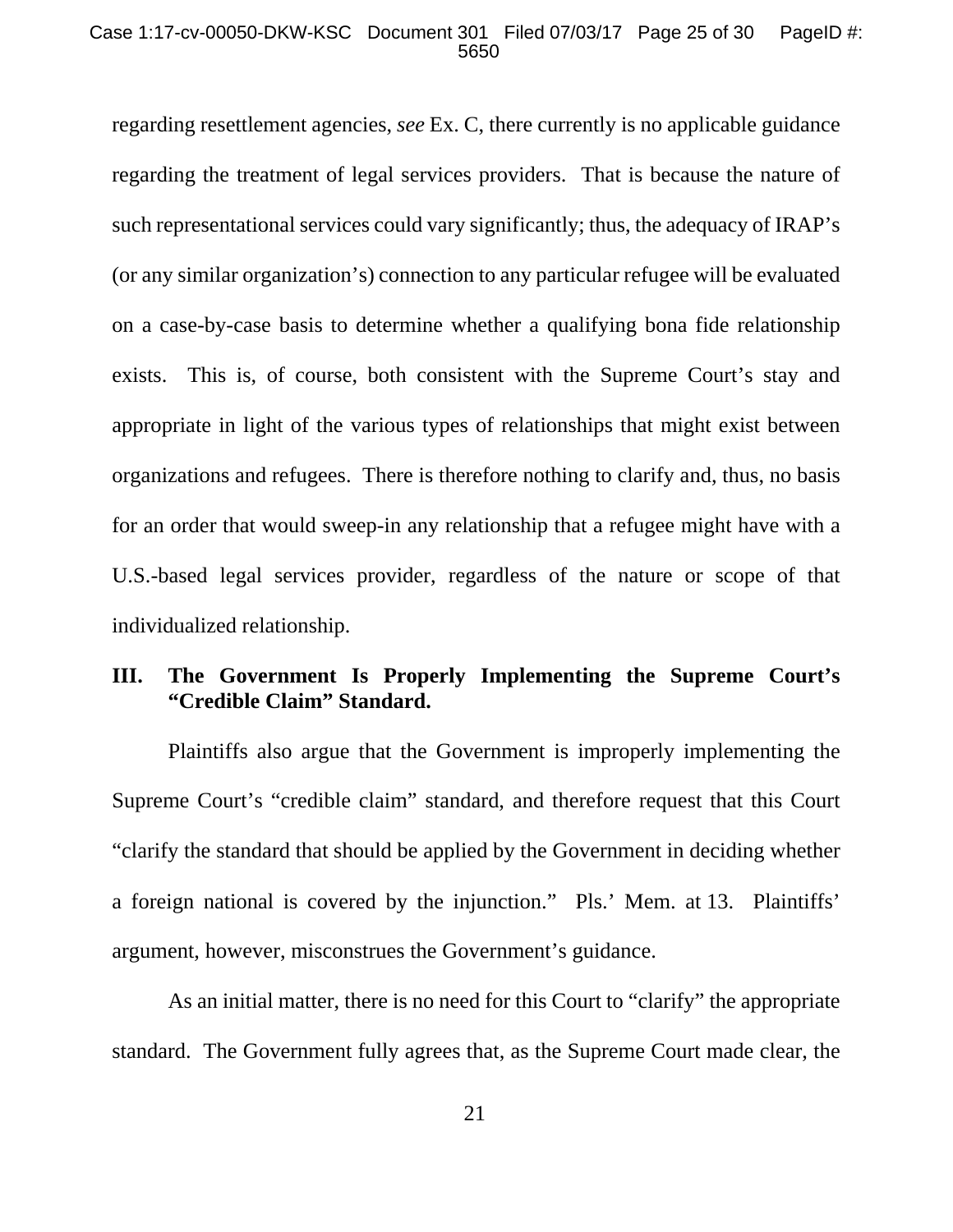Order "may not be enforced against foreign nationals who have a credible claim of a bona fide relationship with a person or entity in the United States." Slip Op. at 12. The Government is implementing that "credible claim" standard, fully consistent with the Supreme Court's opinion.

Indeed, this "credible claim" standard is reflected in the Government's official public guidance documents. *See, e.g.*, Ex. A (State Department Guidance at 1) ("The Supreme Court's order specified that the suspension of entry provisions in section 2(c) of Executive Order 13780 *may not be enforced* against foreign nationals who have a *credible claim of a bona fide relationship* with a person or entity in the United States." (emphases added)); *see also* Ex. D at 14-15, Question 29 ("A refugee will be considered to have a *credible claim* to a bona fide relationship with a person in the United States upon presentation of sufficient documentation or other verifiable information supporting that claim." (emphasis added)).

Rather than identifying problems in these official guidance documents, Plaintiffs contest the Government's implementation of the "credible claim" standard based on an internal State Department cable. Plaintiffs believe this cable demonstrates the Government's non-compliance with the "credible claim" standard because it instructs "consular officers to 'determine' whether a bona fide relationship exists and to *deny* visas if the answer is 'unclear.'" Pls.' Mem. at 13 (citing Pls.' Ex. A at 5, ¶ 13, ECF No. 294-1).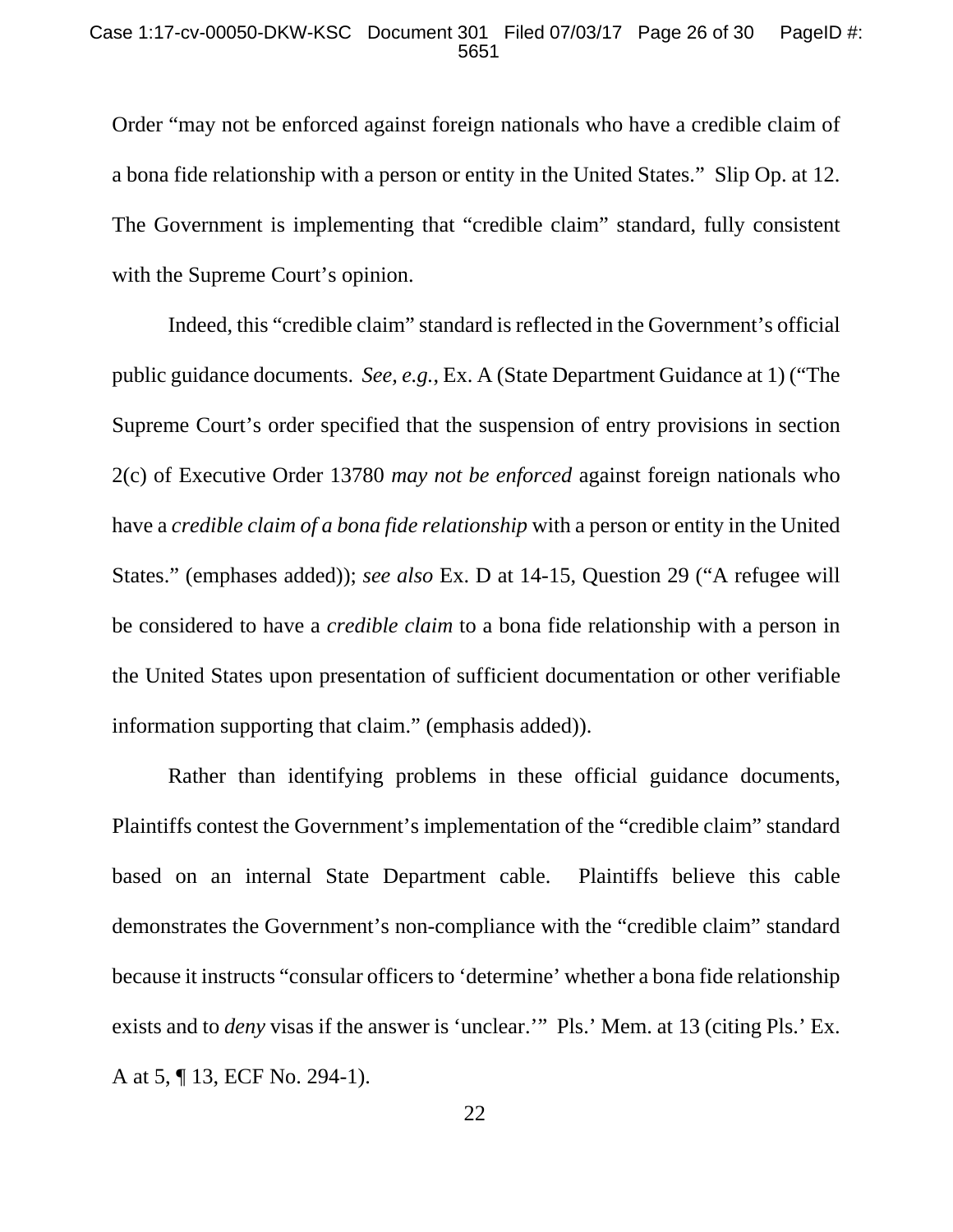#### Case 1:17-cv-00050-DKW-KSC Document 301 Filed 07/03/17 Page 27 of 30 PageID #: 5652

However, as Plaintiffs themselves acknowledge, the cable on which they rely likewise embraces the Supreme Court's "credible claim" standard. *See id.* Plaintiffs thus attempt to create an inconsistency within the document, by asserting that the use of the word "determination" improperly supplants the "credible claim" standard and imposes "a presumption against the applicant[.]" *Id.* But the document's use of the word "determination" does not conflict with the "credible claim" standard announced by the Supreme Court and reiterated in the cable: Pursuant to the guidance, the "determination" that the consular officer makes is *whether a credible claim* exists. Indeed, the cable makes this point clear in an earlier statement: "[A]pplicants who are nationals of the affected countries who are *determined* to be otherwise eligible for visas *and to have a credible claim of a bona fide relationship* with a person or entity in the United States are exempt from the suspension of entry in the United States as described in section 2(c) of the E.O." Pls.' Mem., Ex. A at 1, ¶ 3 (emphasis added). Thus, there is no basis for Plaintiffs' contention that the Government appears to apply a presumption against the applicant that is not consistent with the "credible claim" standard. Further, the guidance is consistent with the INA, which places the burden on a visa applicant to "establish that he is eligible to receive such visa," 8 U.S.C. § 1361, and generally presumes that a nonimmigrant visa applicant is an intending immigrant "until he establishes to the satisfaction of the consular officer . . . that he is entitled to a nonimmigrant visa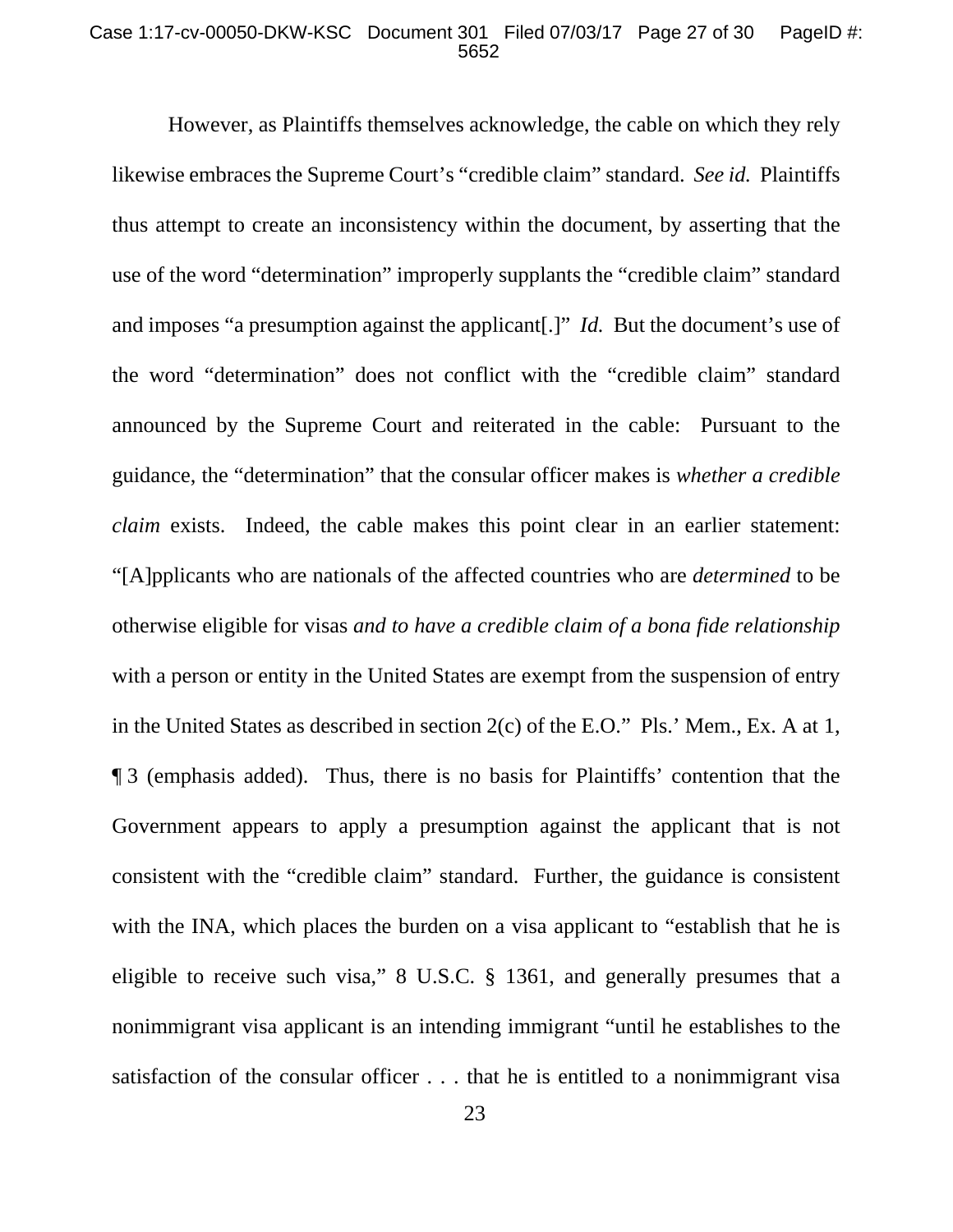#### Case 1:17-cv-00050-DKW-KSC Document 301 Filed 07/03/17 Page 28 of 30 PageID #: 5653

status." 8 U.S.C. § 1184(b). No visa can be issued to an applicant who fails to overcome that burden. 22 C.F.R. § 41.11(b).

 Finally, Plaintiffs complain that the State Department cable instructs consular officers to refuse visas if they are unsure whether an exemption from the Executive Order applies. But Plaintiffs fail to provide the requisite context for the guidance. The full sentence challenged by Plaintiffs states: "If consular officers are unclear if an applicant qualifies for an exemption, the cases should be refused under INA 221(g) and the consular officer should request an advisory opinion from VO/L/A following current guidance in 9 FAM 304.3-1." Pls.' Mem., Ex. A at 5, ¶ 13. In other words, if a consular officer is unclear about whether an individual is exempt from the Executive Order as modified by the Supreme Court's decision, then the proper course is for the consular officer to request additional guidance from other State Department officials.

There is nothing improper about that instruction. Consular officers are required to either issue or refuse visas once the visa applications are complete, *e.g.*, once the visa interview is complete. *See* 22 C.F.R. §§ 41.101-41.121 (nonimmigrant visas), 42.61-42.81 (immigrant visas). The Supreme Court's decision, in Plaintiffs' view, would therefore *require* a consular officer to issue a visa to an individual even when the officer is uncertain about the individual's entitlement to such a visa. That plainly cannot be correct. Therefore, the only appropriate action a consular official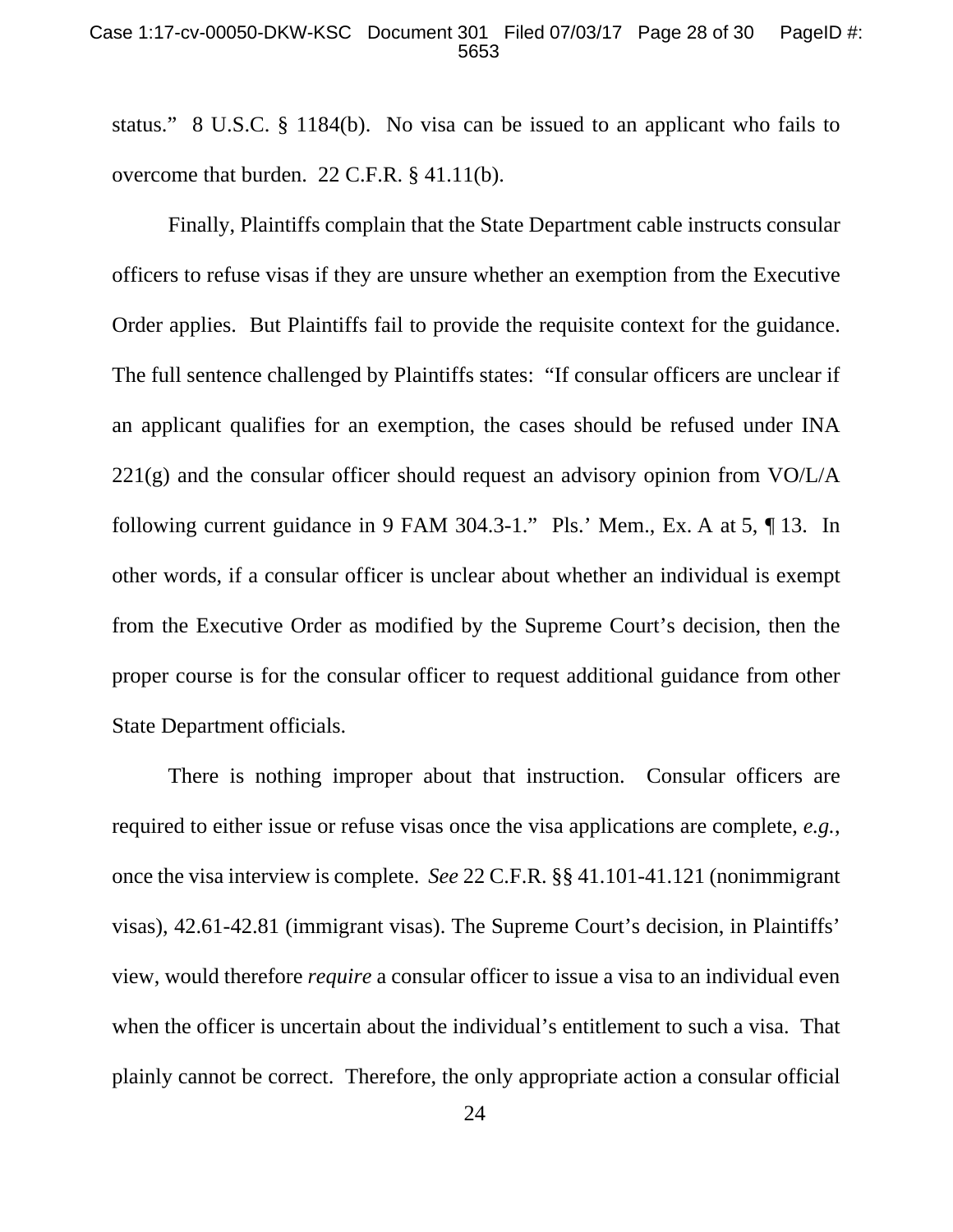#### Case 1:17-cv-00050-DKW-KSC Document 301 Filed 07/03/17 Page 29 of 30 PageID #: 5654

unsure about the application of the Executive Order can take is to refuse the visa and obtain further guidance. And although the guidance instructs consular officers to refuse the visa for administrative processing pursuant to section  $221(g)$  of the INA, *see* 8 U.S.C. § 1201(g), if further guidance clarifies that the individual is entitled to a visa, then the consular officer will "overcome" the prior refusal and issue the visa. *See* 9 Foreign Affairs Manual 306.2-2(A), *When a Refusal May Be Overcome*, § (a)(2)(a) ("INA 221(g) refusals entered for administrative processing may be overcome once you can determine administrative processing is completed and you receive any required advisory opinion or other needed information.").

In short, the Government is properly implementing the Supreme Court's "credible claim" standard, consistent with its official guidance unchallenged by Plaintiffs here. Plaintiffs' request for "clarification" as to the appropriate standard is therefore unnecessary and should be denied.

#### **CONCLUSION**

The Court should deny Plaintiffs' Emergency Motion to Clarify the Scope of the Preliminary Injunction. Should the Court grant any relief to Plaintiffs, however, the Government respectfully requests that the Court stay that relief pending the filing by the Government and disposition of an immediate request to the Supreme Court for clarification of its ruling.